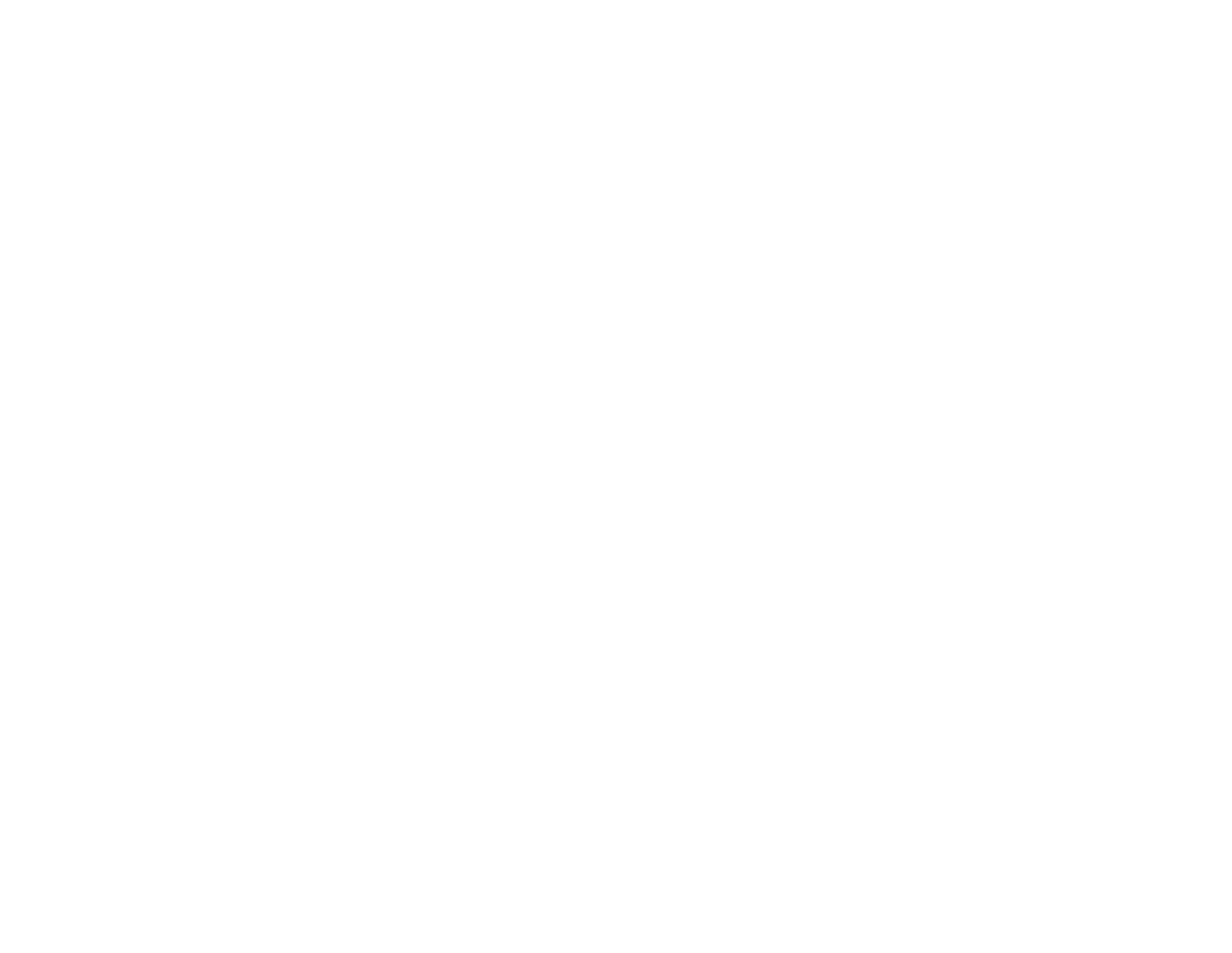**ACTUAL PERFORMANCE FOR OUTCOME MEASURES 473 - Public Utility Commission of Texas Fiscal Year 2016 10/7/2016**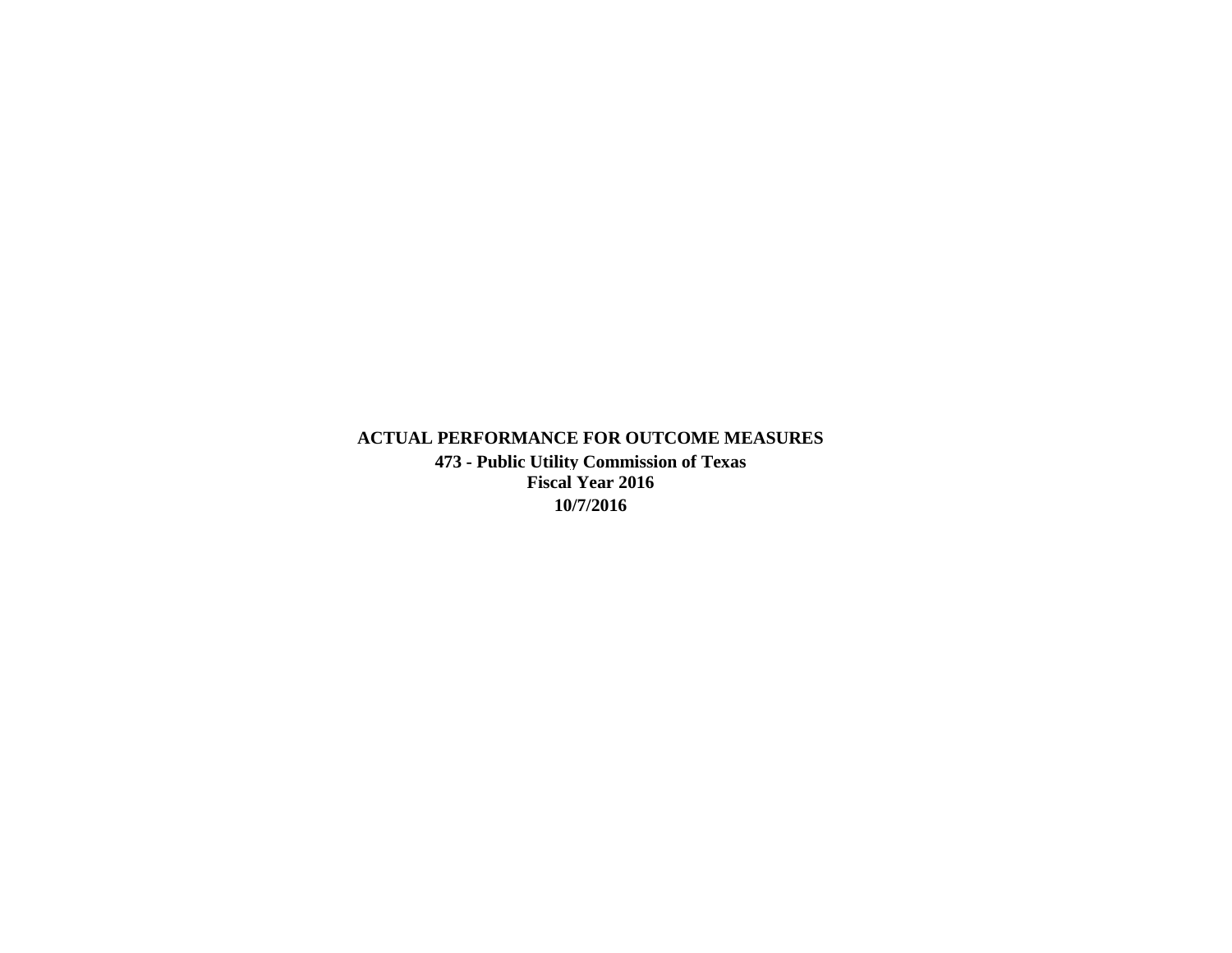84th Regular Session, Performance Reporting

Automated Budget and Evaluation System of Texas (ABEST)

#### Agency code: **473** Agency name: **Public Utility Commission of Texas**

| <b>Type/Objective/Measure</b> |                                  | 2016<br><b>Target</b> | 2016<br>YTD | Percent of<br><b>Annual Target</b> | <b>Target Range</b> |
|-------------------------------|----------------------------------|-----------------------|-------------|------------------------------------|---------------------|
|                               | <b>MAINTAIN COMPETITION</b>      |                       |             |                                    |                     |
|                               | % SERVED BY CITIES CERTIFIED     | 75.00 %               | 71.59 %     | 95.45 %                            |                     |
|                               | Prior YTD:                       |                       |             |                                    |                     |
|                               | RELATIVE ELEC PRICE: RESIDENTIAL | 99.00 %               | 92.46 %     | $93.39\%$ *                        |                     |

Explanation of Variance: The ERCOT electricity market uses natural gas as the fuel for approximately 50% of its generation output, as compared to 25-30% nationally. Therefore, the stability of the lower natural gas prices over recent years has affected rates in the ERCOT competitive market of Texas to a greater extent than it has on a national level. Performance on this measure is lower than the annual target, which is desirable.

#### Prior YTD:

| 7 % OF NAT'L AVG RESIDENTIAL E-BILL. | 119.00 %  | 123.14 % | 103.48 %    |
|--------------------------------------|-----------|----------|-------------|
| Prior YTD:                           |           |          |             |
| 8 RELATIVE ELEC OFFER PRICE: RES     | $90.00\%$ | 76.47 %  | $84.97\%$ * |

Explanation of Variance: The ERCOT electricity market uses natural gas as the fuel for approximately 50% of its generation output, as compared to 25-30% nationally. Therefore, the stability of the lower natural gas prices over recent years has affected rates in the ERCOT competitive market of Texas to a greater extent than it has on a national level. Performance on this measure is lower than the annual target, which is desirable. Retail Electric Providers have engaged in marketing and pricing techniques utilizing usage credits where the effective rate on Power-to-Choose can appear to be as low as \$0.01/kWh. This practice has pushed down the Power-to-Choose average when compared to the National Average -- which remained fairly unchanged during the reporting period.

#### Prior YTD:

## 1-2 REGULATE SERVICE PROVIDERS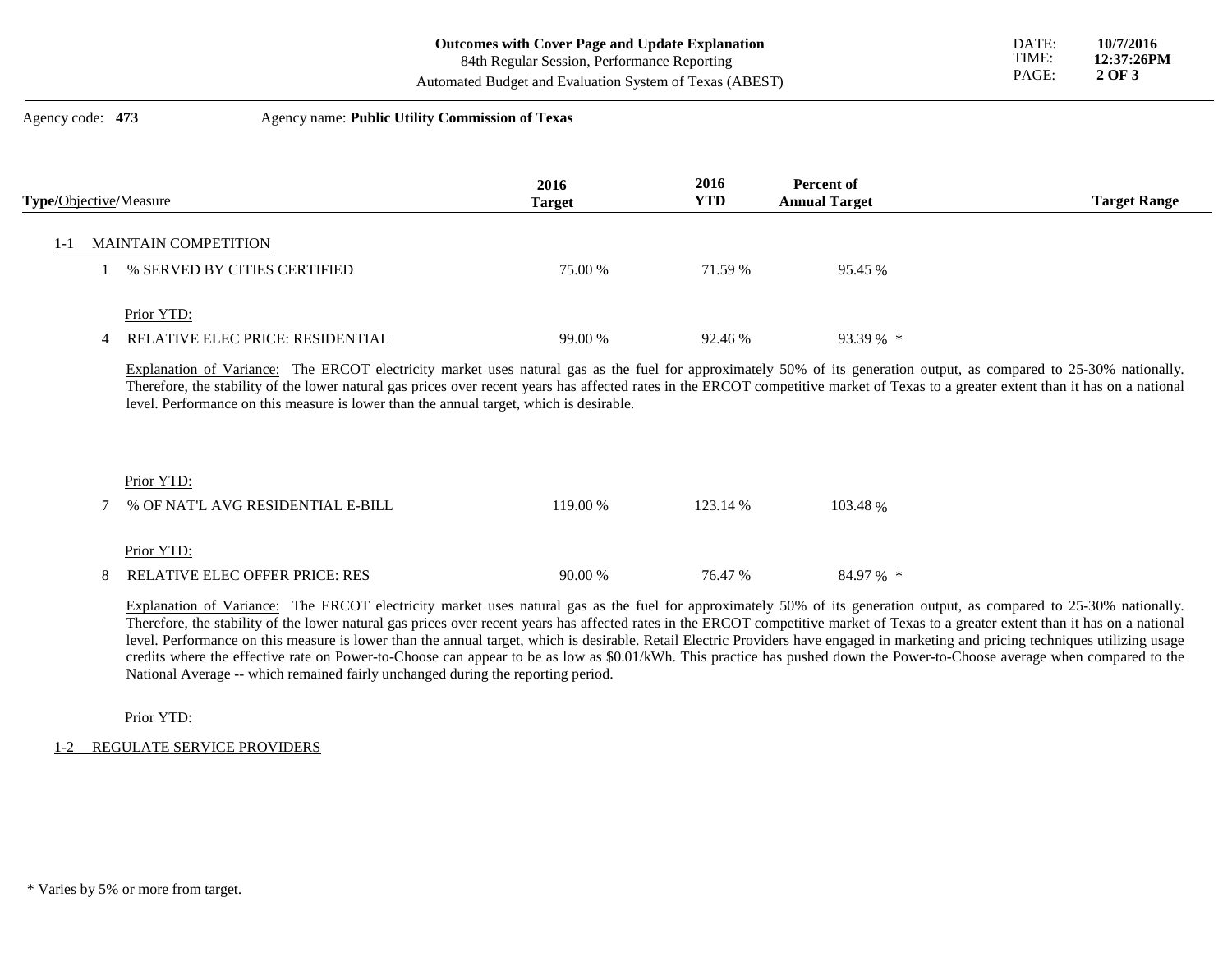| <b>Outcomes with Cover Page and Update Explanation</b> |  |
|--------------------------------------------------------|--|
|--------------------------------------------------------|--|

84th Regular Session, Performance Reporting

Automated Budget and Evaluation System of Texas (ABEST)

## Agency code: **473** Agency name: **Public Utility Commission of Texas**

| Type/Objective/Measure             | 2016<br><b>Target</b> | 2016<br>YTD | Percent of<br><b>Annual Target</b> | <b>Target Range</b> |
|------------------------------------|-----------------------|-------------|------------------------------------|---------------------|
| % OF NAT'L AVG RESIDENTIAL PH BILL | 110.00%               | 129.80 %    | 118.00 % *                         |                     |

Explanation of Variance: The deviation from the target can be attributed to the largest telephone providers (AT&T Texas, Frontier Communications - f.k.a. Verizon, CenturyLink) being allowed to increase monthly rates for single-line residential service in regulated exchanges while reducing dependence on the Texas High Cost Universal Service fund. The monthly residential bill national average is \$18.57 and below the \$24 ceiling that has been allowed to the largest providers. AT&T Texas, the largest provider, has had all its exchanges deregulated and is no longer a participant in the Texas High Cost Universal Service Fund. As such, the monthly rate for AT&T Texas is at \$26.00. Frontier Communications (f.k.a.Verizon) is at the \$24 ceiling in all of its regulated exchanges and at \$31.00 in its deregulated exchanges.

#### Prior YTD:

#### 2-2 RESOLVE COMPLAINTS

|       | % CUST COMPLAINTS RESOLVED (IRP)    | 99.00 % | 99.46 % | 100.46 % |
|-------|-------------------------------------|---------|---------|----------|
|       | Prior YTD:                          |         |         |          |
| $3-1$ | FINANCIAL ASSISTANCE                |         |         |          |
|       | % LOW-INCOME CUST PROVIDED DISCOUNT | 96.00%  | 96.36 % | 100.38 % |

#### Prior YTD: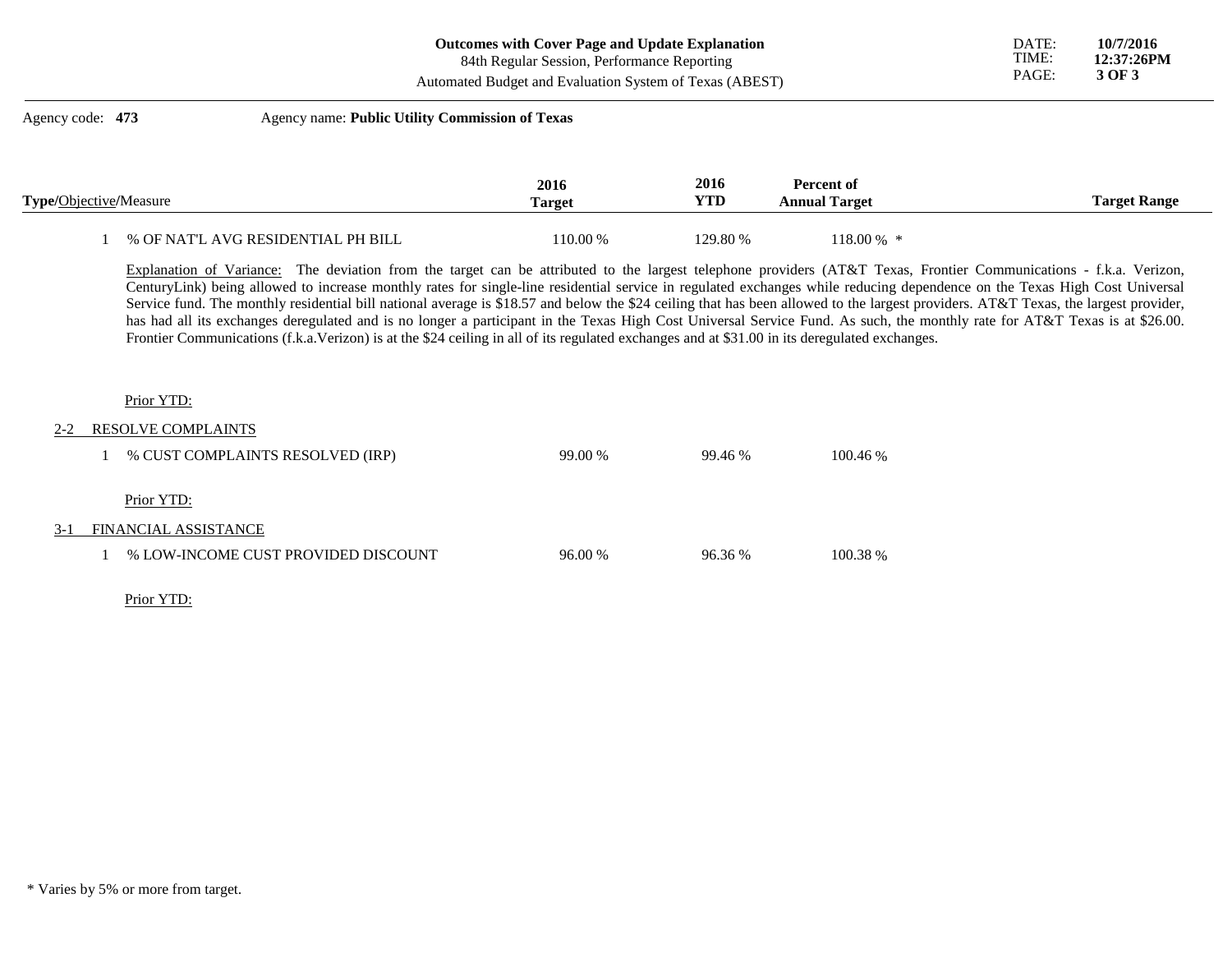**ACTUAL PERFORMANCE FOR OUTPUT/EFFICIENCY MEASURES 473 - Public Utility Commission of Texas Fiscal Year 2016 10/7/2016**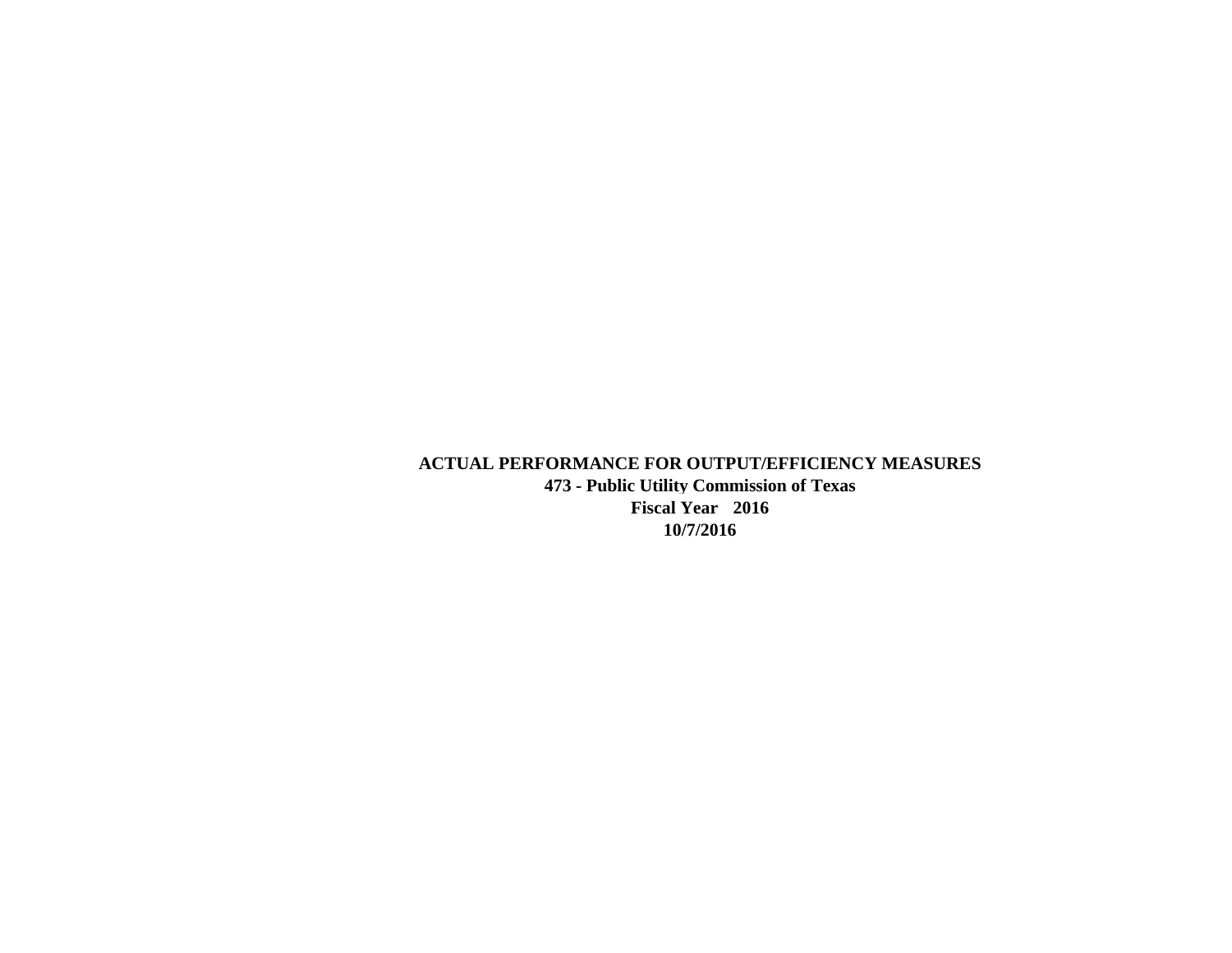10/7/2016 12:45:32PM

84th Regular Session, Performance Reporting

|                                          | 2016                                                                                                                                                                                                                         | 2016          | 2016       | <b>Percent of</b>                                                                                                                    |                     |
|------------------------------------------|------------------------------------------------------------------------------------------------------------------------------------------------------------------------------------------------------------------------------|---------------|------------|--------------------------------------------------------------------------------------------------------------------------------------|---------------------|
| Type/Strategy/Measure                    | <b>Target</b>                                                                                                                                                                                                                | <b>Actual</b> | <b>YTD</b> | <b>Annual Target</b>                                                                                                                 | <b>Target Range</b> |
| <b>Output Measures</b>                   |                                                                                                                                                                                                                              |               |            |                                                                                                                                      |                     |
| <b>MARKET COMPETITION</b><br>$1 - 1 - 1$ |                                                                                                                                                                                                                              |               |            |                                                                                                                                      |                     |
| 2                                        | # INVESTIGATIONS FOR MKT POWER ELEC                                                                                                                                                                                          |               |            |                                                                                                                                      |                     |
| Quarter 1                                | 8.00                                                                                                                                                                                                                         | 1.00          | 1.00       | 12.50 % *                                                                                                                            | $1.60 - 2.40$       |
|                                          | associated with the myriad of possible enforcement actions.                                                                                                                                                                  |               |            |                                                                                                                                      |                     |
| Quarter 2                                | 8.00                                                                                                                                                                                                                         | 0.00          | 1.00       | 12.50 % *                                                                                                                            | $3.60 - 4.40$       |
|                                          | Explanation of Variance: The number of market-power related investigations in any fiscal year is difficult to predict given the nature, timing and litigation<br>associated with the myriad of possible enforcement actions. |               |            |                                                                                                                                      |                     |
| Quarter 3                                | 8.00                                                                                                                                                                                                                         | 2.00          | 3.00       | 37.50 % *                                                                                                                            | $5.60 - 6.40$       |
| <b>Explanation of Variance:</b>          | associated with the myriad of possible enforcement actions.                                                                                                                                                                  |               |            | The number of market-power related investigations in any fiscal year is difficult to predict given the nature, timing and litigation |                     |
| Quarter 4                                | 8.00                                                                                                                                                                                                                         | 4.00          | 7.00       | 87.50 % *                                                                                                                            | $7.60 - 8.40$       |
| Explanation of Variance:                 | associated with the myriad of possible enforcement actions.                                                                                                                                                                  |               |            | The number of market-power related investigations in any fiscal year is difficult to predict given the nature, timing and litigation |                     |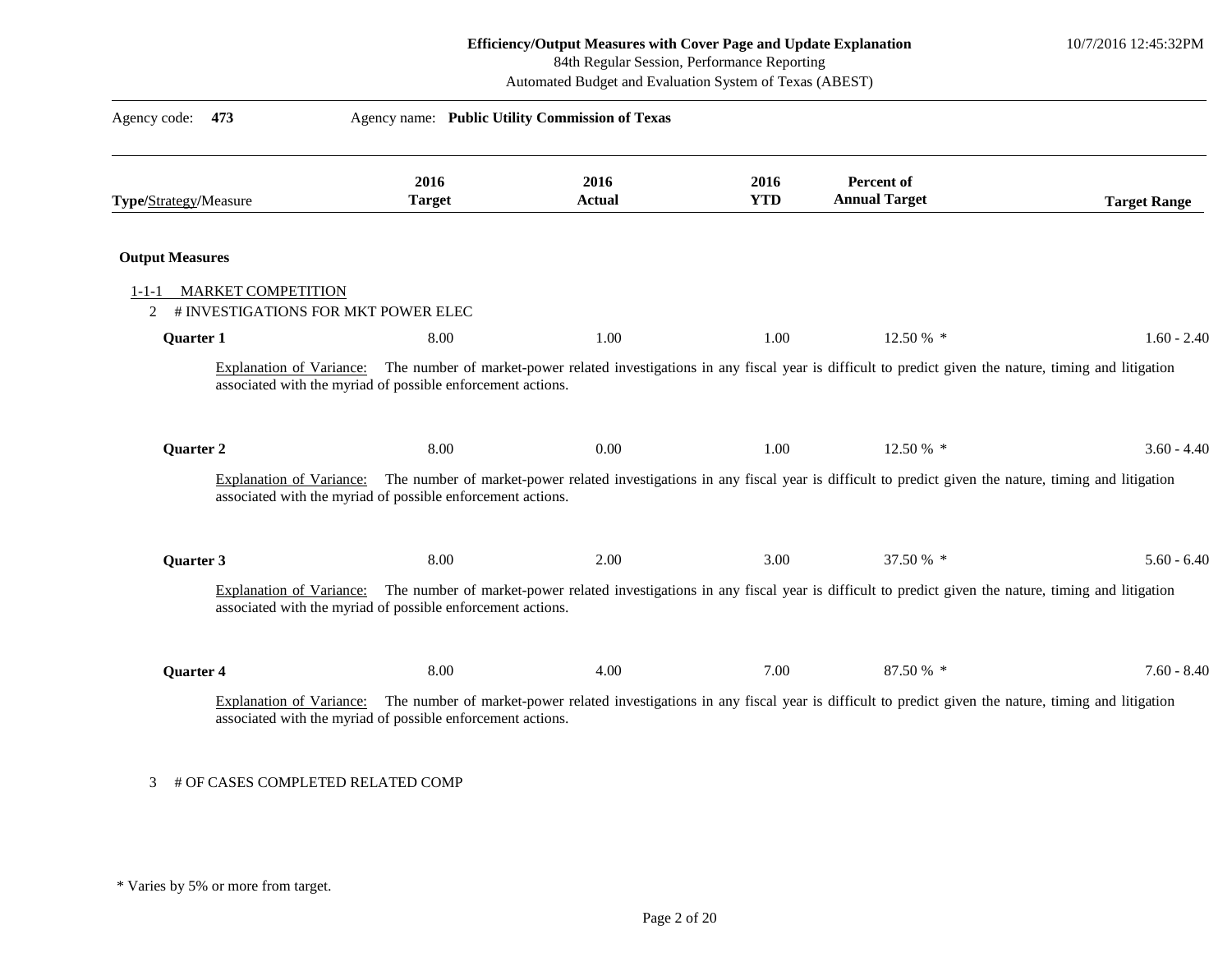10/7/2016 12:45:32PM

84th Regular Session, Performance Reporting

| Agency code: 473       | Agency name: Public Utility Commission of Texas |                       |                                                                                                        |                    |                                                                                                                                                                                                                                                                                                                                                                                                                                                                                                                                                                                                                                                                                                                                                                                                                                |                     |  |  |
|------------------------|-------------------------------------------------|-----------------------|--------------------------------------------------------------------------------------------------------|--------------------|--------------------------------------------------------------------------------------------------------------------------------------------------------------------------------------------------------------------------------------------------------------------------------------------------------------------------------------------------------------------------------------------------------------------------------------------------------------------------------------------------------------------------------------------------------------------------------------------------------------------------------------------------------------------------------------------------------------------------------------------------------------------------------------------------------------------------------|---------------------|--|--|
| Type/Strategy/Measure  |                                                 | 2016<br><b>Target</b> | 2016<br>Actual                                                                                         | 2016<br><b>YTD</b> | Percent of<br><b>Annual Target</b>                                                                                                                                                                                                                                                                                                                                                                                                                                                                                                                                                                                                                                                                                                                                                                                             | <b>Target Range</b> |  |  |
| <b>Output Measures</b> |                                                 |                       |                                                                                                        |                    |                                                                                                                                                                                                                                                                                                                                                                                                                                                                                                                                                                                                                                                                                                                                                                                                                                |                     |  |  |
|                        | 3 # OF CASES COMPLETED RELATED COMP             |                       |                                                                                                        |                    |                                                                                                                                                                                                                                                                                                                                                                                                                                                                                                                                                                                                                                                                                                                                                                                                                                |                     |  |  |
| <b>Ouarter 1</b>       |                                                 | 350.00                | 48.00                                                                                                  | 48.00              | 13.71 % *                                                                                                                                                                                                                                                                                                                                                                                                                                                                                                                                                                                                                                                                                                                                                                                                                      | $70.00 - 105.00$    |  |  |
|                        | Prior Amount: 48.00                             |                       | initiated by regulated electric and telecommunication providers related to competition.                |                    | to telecommunications providers. The majority of telecommunication cases were applications for or to amend an interconnection agreement and the majority of<br>electric cases were for or to amend a retail electric provider certificate. This measure is difficult to predict because it is dependent, in part, on applications                                                                                                                                                                                                                                                                                                                                                                                                                                                                                              |                     |  |  |
|                        | Prior YTD: 48.00                                |                       |                                                                                                        |                    |                                                                                                                                                                                                                                                                                                                                                                                                                                                                                                                                                                                                                                                                                                                                                                                                                                |                     |  |  |
| Quarter 2              |                                                 | 350.00                | 51.00                                                                                                  | 99.00              | 28.29 % *                                                                                                                                                                                                                                                                                                                                                                                                                                                                                                                                                                                                                                                                                                                                                                                                                      | 157.50 - 192.50     |  |  |
|                        | appropriate subclass in the second quarter.     |                       | telecommunication providers related to competition. Updated this measure's result during Q4. 10/7/2016 |                    | Explanation of Variance: A total of 49 cases were completed in the second quarter of FY 2016 of which, 17 were related to electric providers and 32 were<br>related to telecommunications providers. The majority of electric cases were for or to amend a retail electric provider certificate; majority of the<br>telecommunication cases were split between applications for or to amend an interconnection agreement or to amend a certificate of operating authority or service<br>provider certificate of operating authority. This measure is difficult to predict because it is dependent, in part, on applications initiated by regulated electric and<br>Explanation of Update: End of year detailed review of all remaining open control numbers resulted in one additional closure and one reclassification to the |                     |  |  |
|                        | Prior Amount: 51.00                             |                       |                                                                                                        |                    |                                                                                                                                                                                                                                                                                                                                                                                                                                                                                                                                                                                                                                                                                                                                                                                                                                |                     |  |  |
|                        | Prior YTD: 99.00                                |                       |                                                                                                        |                    |                                                                                                                                                                                                                                                                                                                                                                                                                                                                                                                                                                                                                                                                                                                                                                                                                                |                     |  |  |
|                        | Prior Amount: 51.00                             |                       |                                                                                                        |                    |                                                                                                                                                                                                                                                                                                                                                                                                                                                                                                                                                                                                                                                                                                                                                                                                                                |                     |  |  |
|                        | Prior YTD: 99.00                                |                       |                                                                                                        |                    |                                                                                                                                                                                                                                                                                                                                                                                                                                                                                                                                                                                                                                                                                                                                                                                                                                |                     |  |  |
|                        | Prior Explanation of Update:                    |                       | This is the record before re-open update.                                                              |                    |                                                                                                                                                                                                                                                                                                                                                                                                                                                                                                                                                                                                                                                                                                                                                                                                                                |                     |  |  |

<sup>\*</sup> Varies by 5% or more from target.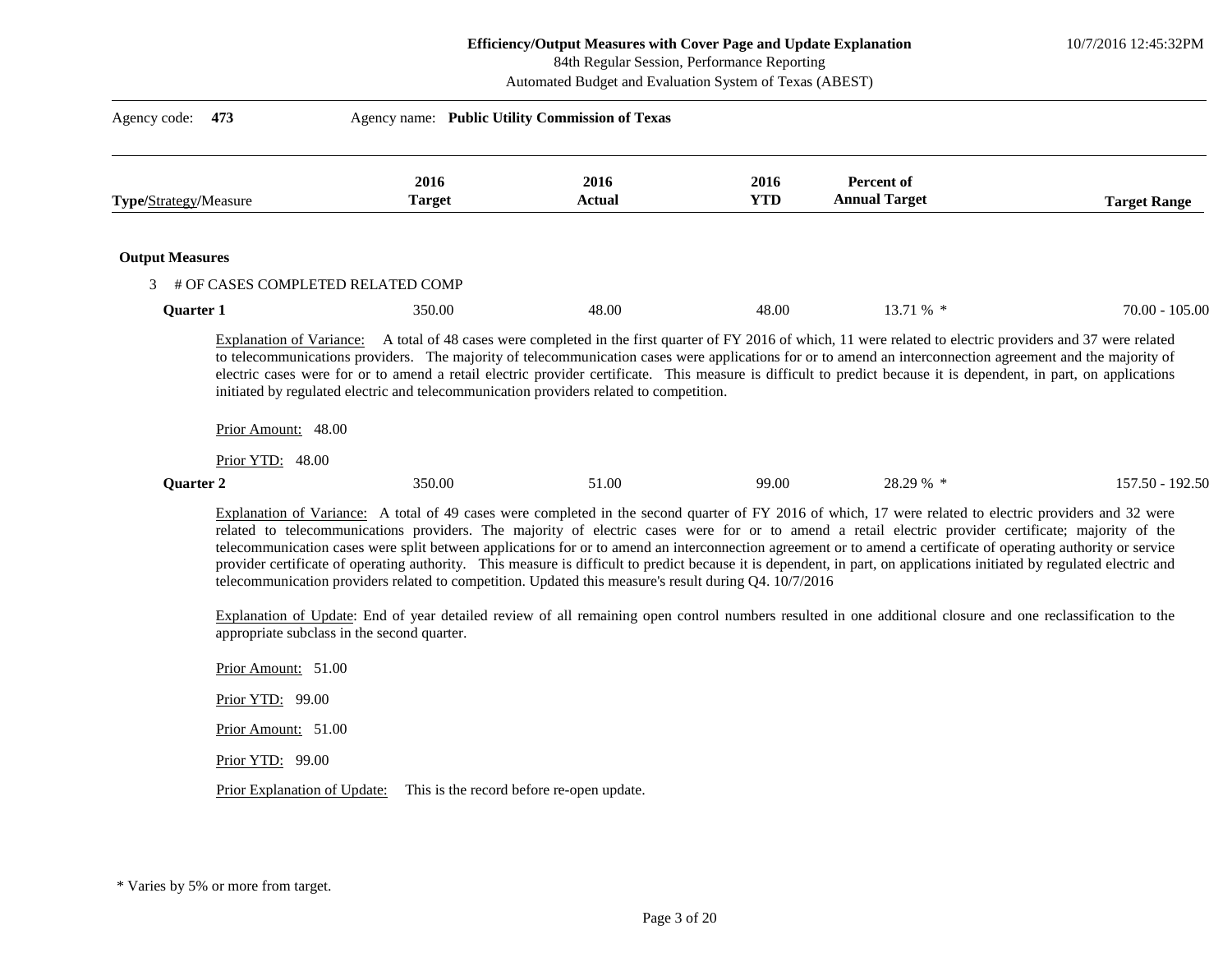10/7/2016 12:45:32PM

84th Regular Session, Performance Reporting

Automated Budget and Evaluation System of Texas (ABEST)

| Automated Budget and Evaluation System of Texas (ABEST) |                                                                                                  |                                                                                                        |                                           |                    |                                                                                                                                                                                                                                                                                                                                                                                                                                                                                                                                                                                                                                                                                                                                                                                                                                                  |                     |  |
|---------------------------------------------------------|--------------------------------------------------------------------------------------------------|--------------------------------------------------------------------------------------------------------|-------------------------------------------|--------------------|--------------------------------------------------------------------------------------------------------------------------------------------------------------------------------------------------------------------------------------------------------------------------------------------------------------------------------------------------------------------------------------------------------------------------------------------------------------------------------------------------------------------------------------------------------------------------------------------------------------------------------------------------------------------------------------------------------------------------------------------------------------------------------------------------------------------------------------------------|---------------------|--|
| Agency code:                                            | 473                                                                                              | Agency name: Public Utility Commission of Texas                                                        |                                           |                    |                                                                                                                                                                                                                                                                                                                                                                                                                                                                                                                                                                                                                                                                                                                                                                                                                                                  |                     |  |
| Type/Strategy/Measure                                   |                                                                                                  | 2016<br><b>Target</b>                                                                                  | 2016<br><b>Actual</b>                     | 2016<br><b>YTD</b> | Percent of<br><b>Annual Target</b>                                                                                                                                                                                                                                                                                                                                                                                                                                                                                                                                                                                                                                                                                                                                                                                                               | <b>Target Range</b> |  |
| <b>Output Measures</b>                                  |                                                                                                  |                                                                                                        |                                           |                    |                                                                                                                                                                                                                                                                                                                                                                                                                                                                                                                                                                                                                                                                                                                                                                                                                                                  |                     |  |
| 3                                                       | # OF CASES COMPLETED RELATED COMP                                                                |                                                                                                        |                                           |                    |                                                                                                                                                                                                                                                                                                                                                                                                                                                                                                                                                                                                                                                                                                                                                                                                                                                  |                     |  |
| <b>Ouarter 3</b>                                        |                                                                                                  | 350.00                                                                                                 | 65.00                                     | 164.00             | 46.86 % *                                                                                                                                                                                                                                                                                                                                                                                                                                                                                                                                                                                                                                                                                                                                                                                                                                        | $245.00 - 280.00$   |  |
|                                                         | quarter.<br>Prior Amount: 65.00<br>Prior YTD: 164.00<br>Prior Amount: 65.00<br>Prior YTD: 164.00 | telecommunication providers related to competition. Updated this measure's result during Q4. 10/7/2016 |                                           |                    | Explanation of Variance: A total of 64 cases were completed in the third quarter of FY 2016 of which, 13 were related to electric providers and 51 were related<br>to telecommunications providers. The majority of electric cases were for or to amend a retail electric provider certificate and a majority of the telecommunication<br>cases were split between applications for or to amend an interconnection agreement or for or to amend a certificate of operating authority or service provider<br>certificate of operating authority. This measure is difficult to predict because it is dependent, in part, on applications initiated by regulated electric and<br>Explanation of Update: End of year detailed review of all remaining open control numbers resulted in one reclassification to the appropriate subclass in the third |                     |  |
|                                                         | Prior Explanation of Update:                                                                     |                                                                                                        | This is the record before re-open update. |                    |                                                                                                                                                                                                                                                                                                                                                                                                                                                                                                                                                                                                                                                                                                                                                                                                                                                  |                     |  |
| Quarter 4                                               |                                                                                                  | 350.00                                                                                                 | 82.00                                     | 246.00             | 70.29 % *                                                                                                                                                                                                                                                                                                                                                                                                                                                                                                                                                                                                                                                                                                                                                                                                                                        | $332.50 - 367.50$   |  |
|                                                         |                                                                                                  | applications initiated by regulated electric and telecommunication providers related to competition.   |                                           |                    | Explanation of Variance: A total of 82 cases were completed in the fourth quarter of FY 2016 of which, 20 were related to electric providers and 62 were<br>related to telecommunications providers. The majority of electric cases were applications for or to amend a retail electric provider certificate and a majority of the<br>telecommunication cases were applications for or to amend an interconnection agreement. This measure is difficult to predict because it is dependent, in part, on                                                                                                                                                                                                                                                                                                                                          |                     |  |
|                                                         | Prior Amount: 82.00                                                                              |                                                                                                        |                                           |                    |                                                                                                                                                                                                                                                                                                                                                                                                                                                                                                                                                                                                                                                                                                                                                                                                                                                  |                     |  |
|                                                         | Prior YTD: 246.00                                                                                |                                                                                                        |                                           |                    |                                                                                                                                                                                                                                                                                                                                                                                                                                                                                                                                                                                                                                                                                                                                                                                                                                                  |                     |  |

1-2-1 UTILITY REGULATION

\* Varies by 5% or more from target.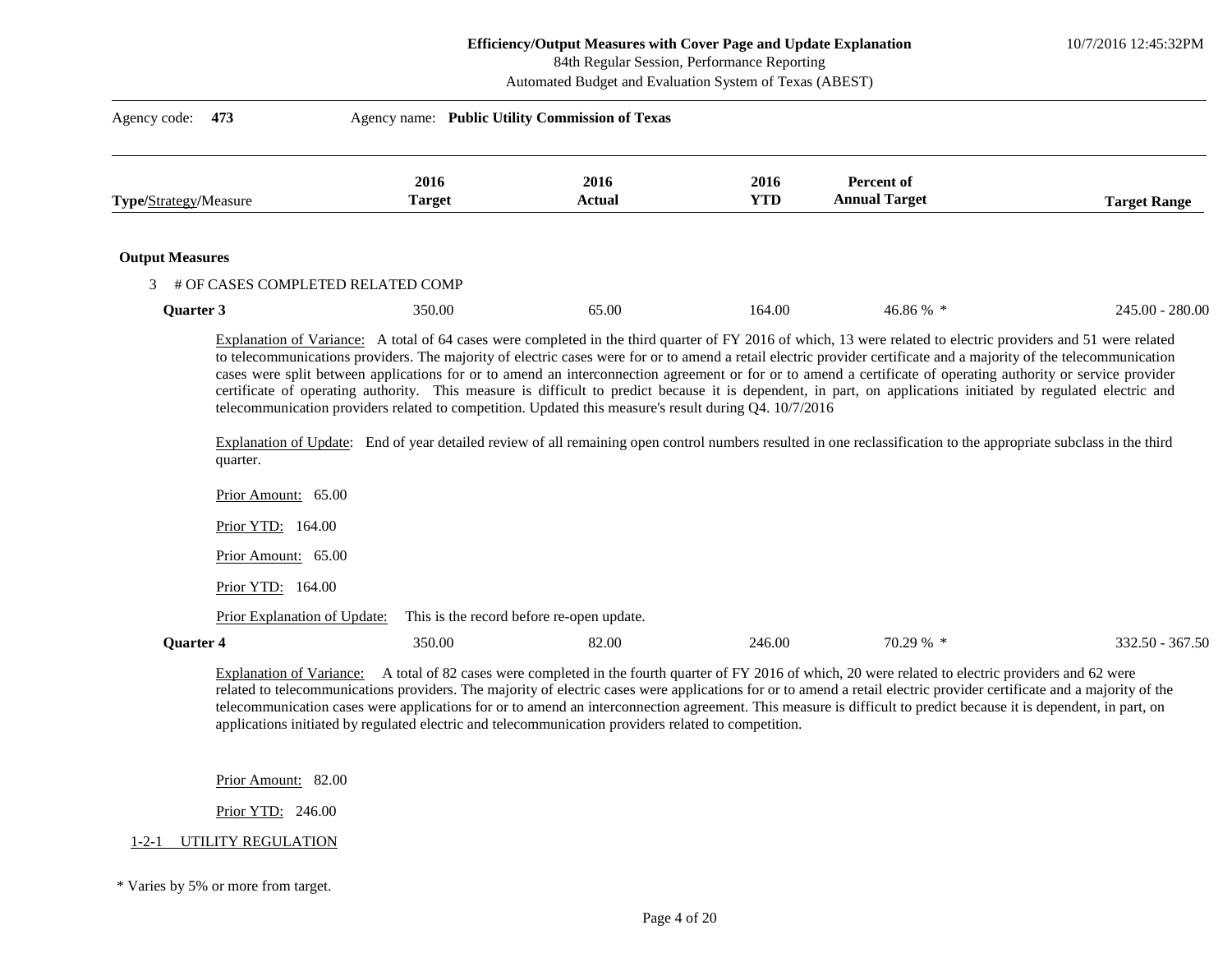10/7/2016 12:45:32PM

84th Regular Session, Performance Reporting

| Agency code:           | 473                                | Agency name: Public Utility Commission of Texas                                                     |                                           |                    |                                                                                                                                                                                                                                                                                                                                |                     |
|------------------------|------------------------------------|-----------------------------------------------------------------------------------------------------|-------------------------------------------|--------------------|--------------------------------------------------------------------------------------------------------------------------------------------------------------------------------------------------------------------------------------------------------------------------------------------------------------------------------|---------------------|
| Type/Strategy/Measure  |                                    | 2016<br><b>Target</b>                                                                               | 2016<br>Actual                            | 2016<br><b>YTD</b> | Percent of<br><b>Annual Target</b>                                                                                                                                                                                                                                                                                             | <b>Target Range</b> |
| <b>Output Measures</b> |                                    |                                                                                                     |                                           |                    |                                                                                                                                                                                                                                                                                                                                |                     |
|                        | # OF RATE CASES COMPLETED ELECTRIC |                                                                                                     |                                           |                    |                                                                                                                                                                                                                                                                                                                                |                     |
| Quarter 1              |                                    | 50.00                                                                                               | 23.00                                     | 23.00              | 46.00 % *                                                                                                                                                                                                                                                                                                                      | $10.00 - 15.00$     |
|                        | Prior Amount: 23.00                | dependent, in part, on applications initiated by regulated electric providers for changes in rates. |                                           |                    | were adjustments to energy efficiency cost recovery factors or updates to transmission cost of service rates. This measure is difficult to predict because it is                                                                                                                                                               |                     |
| <b>Quarter 2</b>       | Prior YTD: 23.00                   | 50.00                                                                                               | 14.00                                     | 37.00              | 74.00 % *                                                                                                                                                                                                                                                                                                                      | $22.50 - 27.50$     |
|                        | Prior Amount: 14.00                | dependent, in part, on applications initiated by regulated electric providers for changes in rates. |                                           |                    | Explanation of Variance: During the second quarter of FY 2016 three major and 11 minor electric rate cases were completed. The majority of cases completed<br>were adjustments to energy efficiency cost recovery factors or updates to transmission cost of service rates. This measure is difficult to predict because it is |                     |
| Quarter 3              | Prior YTD: 37.00                   | 50.00                                                                                               | 4.00                                      | 41.00              | 82.00 % *                                                                                                                                                                                                                                                                                                                      | $35.00 - 40.00$     |
|                        | 10/7/2016                          |                                                                                                     |                                           |                    | Explanation of Variance: During the third quarter of FY 2016 one major and four minor electric rate cases were completed. This measure is difficult to<br>predict because it is dependent, in part, on applications initiated by regulated electric providers for changes in rates. Updated this measure's result during Q4.   |                     |
|                        | quarter.                           |                                                                                                     |                                           |                    | Explanation of Update: End of year detailed review of all remaining open control numbers resulted in one reclassification to the appropriate subclass in the third                                                                                                                                                             |                     |
|                        | Prior Amount: 4.00                 |                                                                                                     |                                           |                    |                                                                                                                                                                                                                                                                                                                                |                     |
|                        | Prior YTD: 41.00                   |                                                                                                     |                                           |                    |                                                                                                                                                                                                                                                                                                                                |                     |
|                        | Prior Explanation of Update:       |                                                                                                     | This is the record before re-open update. |                    |                                                                                                                                                                                                                                                                                                                                |                     |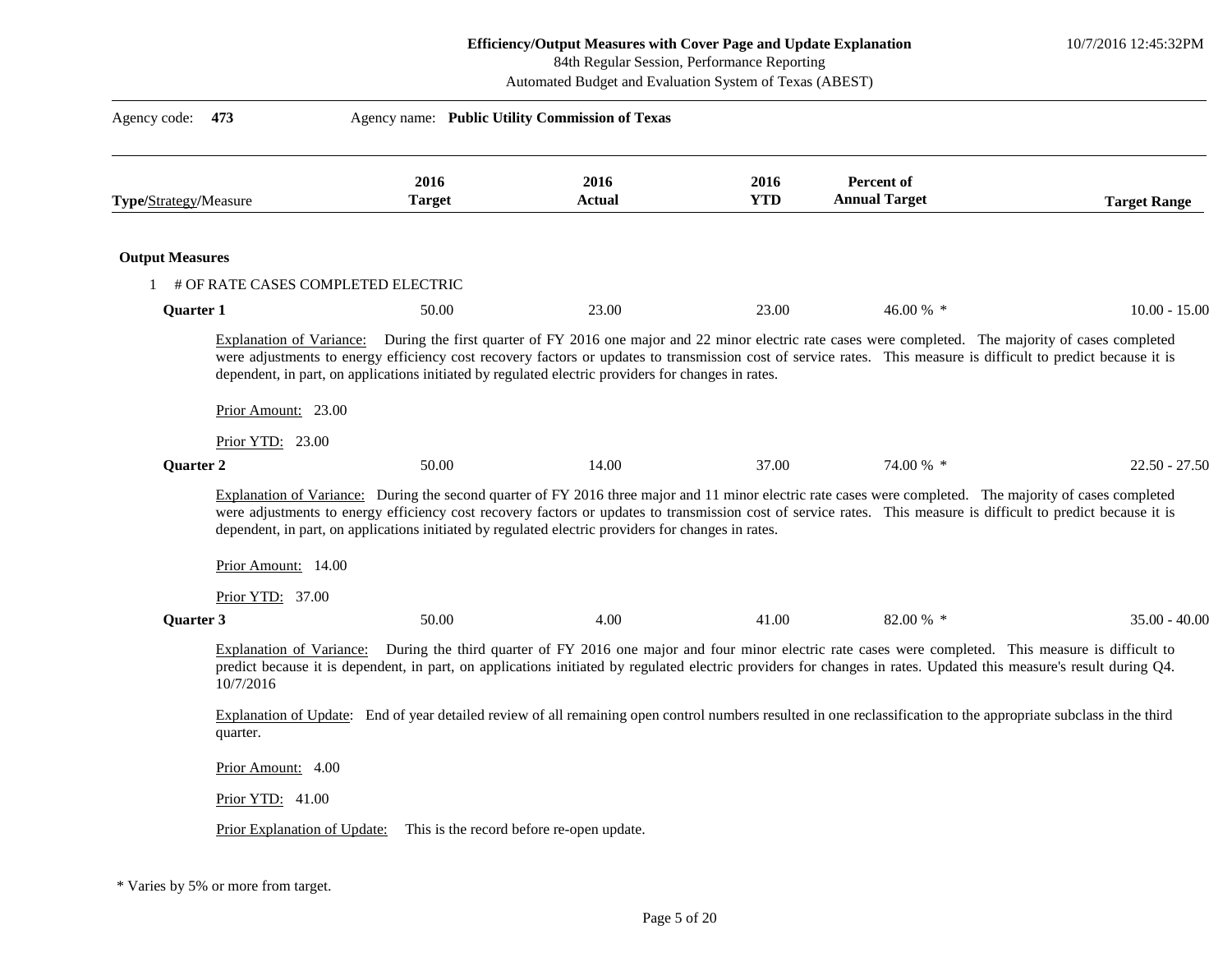10/7/2016 12:45:32PM

84th Regular Session, Performance Reporting

| Agency code:<br>473                                        | Agency name: Public Utility Commission of Texas                                                                             |                       |                    |                                                                                                                                                                                                                                                                                                                      |                     |
|------------------------------------------------------------|-----------------------------------------------------------------------------------------------------------------------------|-----------------------|--------------------|----------------------------------------------------------------------------------------------------------------------------------------------------------------------------------------------------------------------------------------------------------------------------------------------------------------------|---------------------|
| Type/Strategy/Measure                                      | 2016<br><b>Target</b>                                                                                                       | 2016<br><b>Actual</b> | 2016<br><b>YTD</b> | <b>Percent of</b><br><b>Annual Target</b>                                                                                                                                                                                                                                                                            | <b>Target Range</b> |
| <b>Output Measures</b>                                     |                                                                                                                             |                       |                    |                                                                                                                                                                                                                                                                                                                      |                     |
| # OF RATE CASES COMPLETED ELECTRIC                         |                                                                                                                             |                       |                    |                                                                                                                                                                                                                                                                                                                      |                     |
| Quarter 4                                                  | 50.00                                                                                                                       | 18.00                 | 59.00              | 118.00 % *                                                                                                                                                                                                                                                                                                           | $47.50 - 52.50$     |
| Prior Amount: 18.00                                        | because it is dependent, in part, on applications initiated by regulated electric providers for changes in rates. 10/7/2016 |                       |                    | Explanation of Variance: During the fourth quarter of FY 2016 two major and 16 minor electric rate cases were completed. This measure is difficult to predict                                                                                                                                                        |                     |
| Prior YTD: 59.00<br># OF RATE CASES COMPLETED TELECOM<br>2 |                                                                                                                             |                       |                    |                                                                                                                                                                                                                                                                                                                      |                     |
| Quarter 1                                                  | 10.00                                                                                                                       | 0.00                  | 0.00               | $0.00\%$ *                                                                                                                                                                                                                                                                                                           | $2.00 - 3.00$       |
|                                                            |                                                                                                                             |                       |                    | Explanation of Variance: The Commission processed no rate cases for regulated telecommunications providers for the first quarter of FY 2016. This measure<br>is difficult to predict because it is dependent, in part, on applications initiated by regulated telecommunications providers for changes in rates.     |                     |
| <b>Quarter 2</b>                                           | 10.00                                                                                                                       | 3.00                  | 3.00               | $30.00\%$ *                                                                                                                                                                                                                                                                                                          | $4.50 - 5.50$       |
|                                                            |                                                                                                                             |                       |                    | Explanation of Variance: The Commission processed three rate cases for regulated telecommunications providers for the second quarter of FY 2016. This<br>measure is difficult to predict because it is dependent, in part, on applications initiated by regulated telecommunications providers for changes in rates. |                     |
| Quarter 3                                                  | 10.00                                                                                                                       | 2.00                  | 5.00               | 50.00 % *                                                                                                                                                                                                                                                                                                            | $7.00 - 8.00$       |
| Explanation of Variance:                                   |                                                                                                                             |                       |                    | The Commission processed two rate cases for regulated telecommunications providers for the third quarter of FY 2016. This<br>measure is difficult to predict because it is dependent, in part, on applications initiated by regulated telecommunications providers for changes in rates.                             |                     |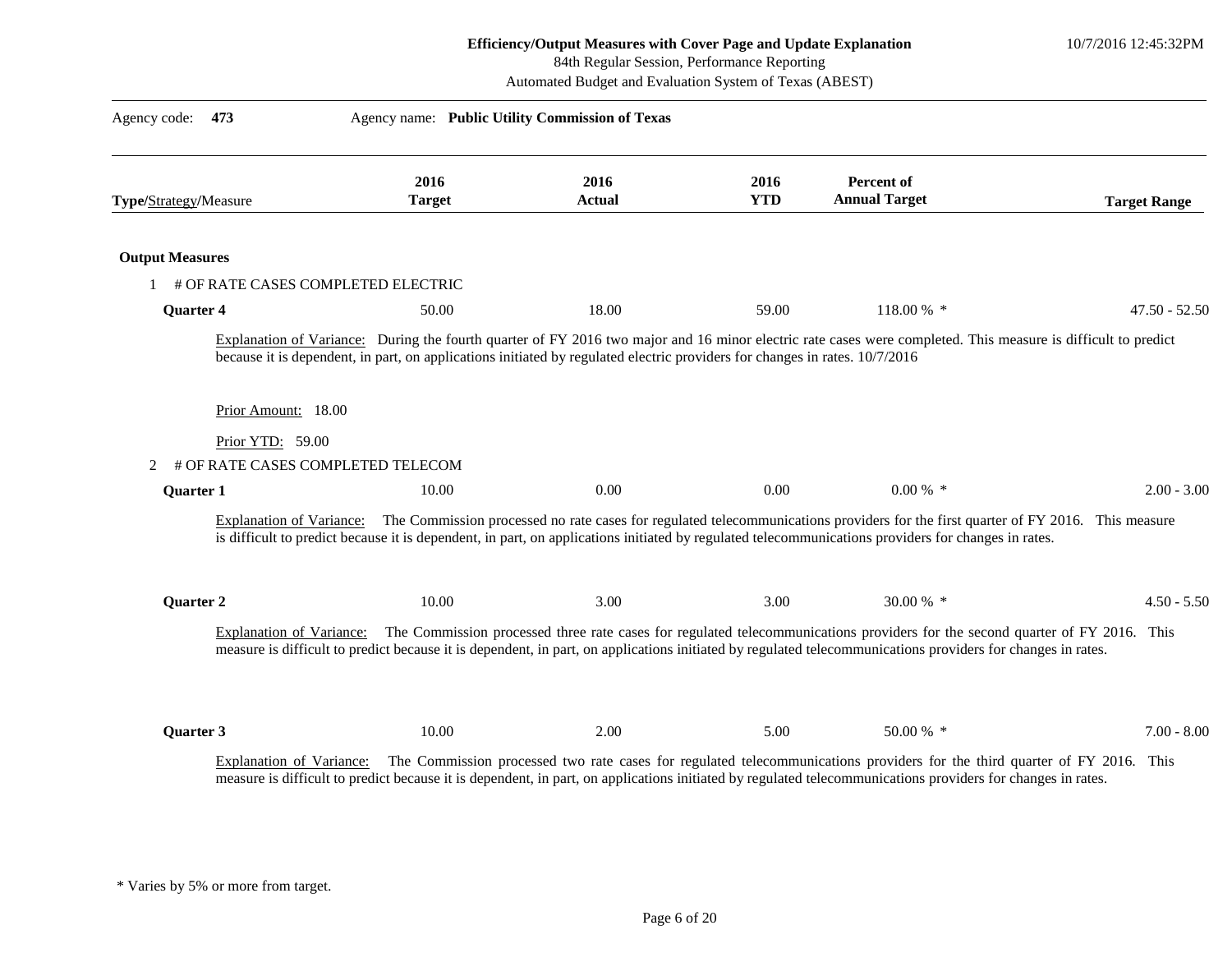10/7/2016 12:45:32PM

84th Regular Session, Performance Reporting

| Type/Strategy/Measure             | 2016<br><b>Target</b>                                                                                                                                                                                                                                                                                                                                                                                                                                                                                                                                                                  | 2016<br>Actual | 2016<br><b>YTD</b> | Percent of<br><b>Annual Target</b>                                                                                                                                                                                                                                                                                                                                                                                                              | <b>Target Range</b> |
|-----------------------------------|----------------------------------------------------------------------------------------------------------------------------------------------------------------------------------------------------------------------------------------------------------------------------------------------------------------------------------------------------------------------------------------------------------------------------------------------------------------------------------------------------------------------------------------------------------------------------------------|----------------|--------------------|-------------------------------------------------------------------------------------------------------------------------------------------------------------------------------------------------------------------------------------------------------------------------------------------------------------------------------------------------------------------------------------------------------------------------------------------------|---------------------|
| <b>Output Measures</b>            |                                                                                                                                                                                                                                                                                                                                                                                                                                                                                                                                                                                        |                |                    |                                                                                                                                                                                                                                                                                                                                                                                                                                                 |                     |
|                                   | # OF RATE CASES COMPLETED TELECOM                                                                                                                                                                                                                                                                                                                                                                                                                                                                                                                                                      |                |                    |                                                                                                                                                                                                                                                                                                                                                                                                                                                 |                     |
| <b>Ouarter 4</b>                  | 10.00                                                                                                                                                                                                                                                                                                                                                                                                                                                                                                                                                                                  | 3.00           | 8.00               | 80.00 % *                                                                                                                                                                                                                                                                                                                                                                                                                                       | $9.50 - 10.50$      |
| # WATER UTILITY RATE REVIEWS<br>5 |                                                                                                                                                                                                                                                                                                                                                                                                                                                                                                                                                                                        |                |                    |                                                                                                                                                                                                                                                                                                                                                                                                                                                 |                     |
| Quarter 1                         | 450.00                                                                                                                                                                                                                                                                                                                                                                                                                                                                                                                                                                                 | 7.00           | 7.00               | $1.56\%$ *                                                                                                                                                                                                                                                                                                                                                                                                                                      | $90.00 - 135.00$    |
| Explanation of Variance:          | applications that were completed by the PUC during the first quarter of 2016. This number is also related to the number of rate review requests received from<br>the public. The overall number of rate review requests filed with the PUC has declined since the transfer of the rates program from the TCEQ to the PUC.<br>While many utilities have informed the PUC that they intend to file, most of those utilities were waiting for new regulations and applications to become effective.<br>These new regulations became effective 09/01/2015 and new forms were also adopted. |                |                    | The number of Rate Reviews performed was less than the set measure. This number relates to the number of rate related                                                                                                                                                                                                                                                                                                                           |                     |
| Quarter 2                         | 450.00                                                                                                                                                                                                                                                                                                                                                                                                                                                                                                                                                                                 | 20.00          | 27.00              | 6.00 % $*$                                                                                                                                                                                                                                                                                                                                                                                                                                      | $202.50 - 247.50$   |
|                                   | Explanation of Variance:<br>applications that were completed by the PUC during the second quarter of 2016. The overall number of rate review requests filed with the PUC has declined                                                                                                                                                                                                                                                                                                                                                                                                  |                |                    | The number of Rate Reviews performed was less than the set measure. This number relates to the number of rate related<br>since the transfer of the rates program from the TCEQ to the PUC. While many utilities have informed the PUC that they intend to file, most of those utilities<br>were waiting for new regulations and applications to become effective. These new regulations became effective 09/01/2015 and new forms were recently |                     |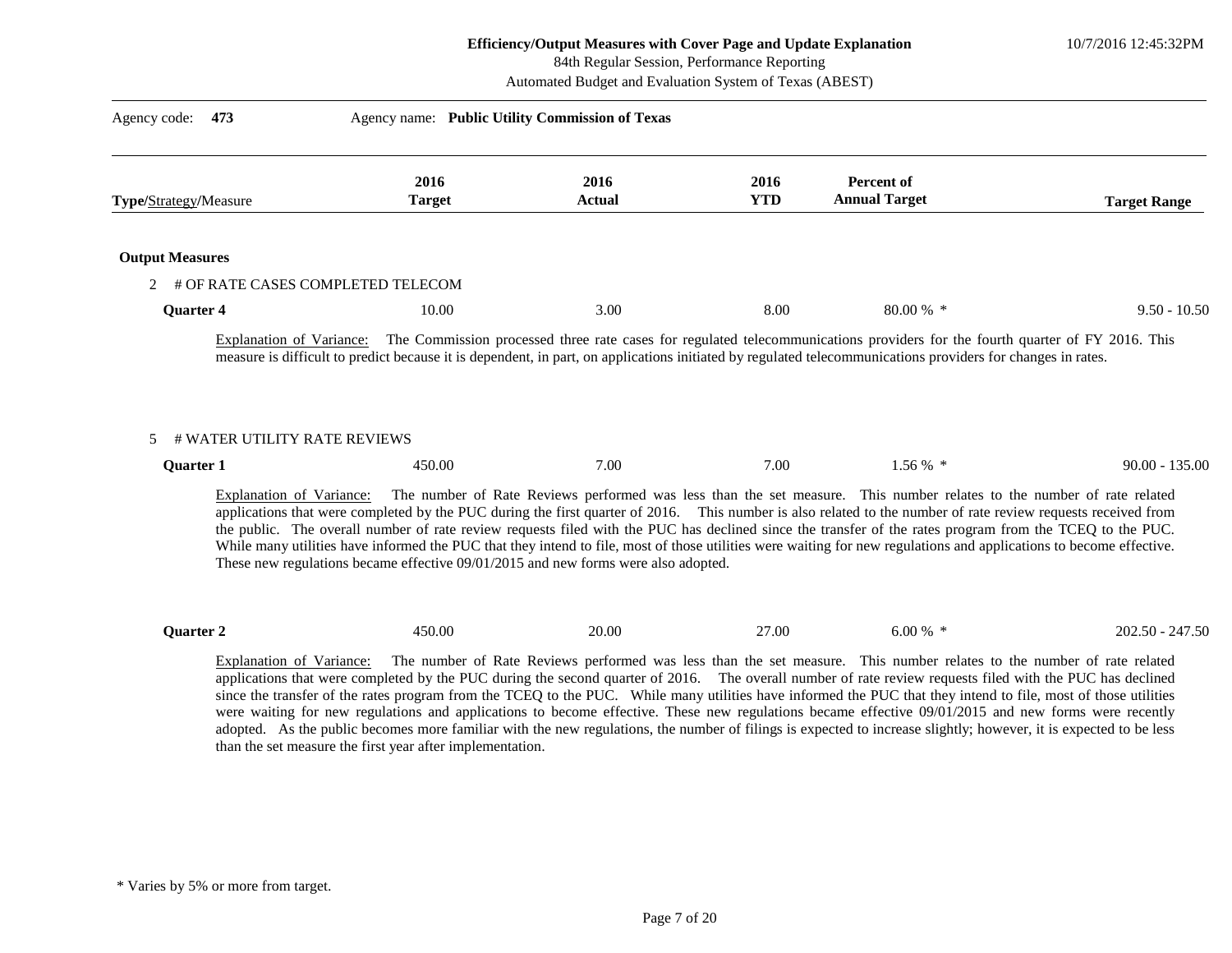10/7/2016 12:45:32PM

84th Regular Session, Performance Reporting

Automated Budget and Evaluation System of Texas (ABEST)

| Agency code: 473             | Agency name: Public Utility Commission of Texas |                       |                    |                                                                                                                                                             |                     |  |
|------------------------------|-------------------------------------------------|-----------------------|--------------------|-------------------------------------------------------------------------------------------------------------------------------------------------------------|---------------------|--|
| <b>Type/Strategy/Measure</b> | 2016<br><b>Target</b>                           | 2016<br><b>Actual</b> | 2016<br><b>YTD</b> | Percent of<br><b>Annual Target</b>                                                                                                                          | <b>Target Range</b> |  |
| <b>Output Measures</b>       |                                                 |                       |                    |                                                                                                                                                             |                     |  |
| # WATER UTILITY RATE REVIEWS |                                                 |                       |                    |                                                                                                                                                             |                     |  |
| Quarter 3                    | 450.00                                          | 37.00                 | 64.00              | $14.22 \%$ *                                                                                                                                                | $315.00 - 360.00$   |  |
|                              |                                                 |                       |                    | Explanation of Variance: The number of Rate Reviews performed was less than the set measure. This number relates to the number of rate related applications |                     |  |

ce: The number of Rate Reviews performed was less than the set measure. This number relates to the number of rate related applications that were completed by the PUC during the third quarter of 2016. The overall number of rate review requests filed with the PUC has declined since the transfer of the rates program from the TCEQ to the PUC. While many utilities have informed the PUC that they intend to file, most of those utilities were waiting for new regulations and applications to become effective. These new regulations became effective 09/01/2015 and new forms were adopted within the last year. As the public becomes more familiar with the new regulations, the number of filings is expected to increase slightly; however, it is expected to be less than the set measure the first few years after implementation until the public becomes more familiar with the process.

|  | <b>Ouarter 4</b> | 450.00 | 23.00 | 87.00 | 220 | 1.50 - 472.50<br>427 |
|--|------------------|--------|-------|-------|-----|----------------------|
|--|------------------|--------|-------|-------|-----|----------------------|

Explanation of Variance: The number of Rate Reviews performed was less than the set measure. This number relates to the number of rate related applications that were completed by the PUC during the fourth quarter of 2016. The overall number of rate review requests filed with the PUC has declined since the transfer of the rates program from the TCEQ to the PUC. While many utilities have informed the PUC that they intend to file, most of those utilities were waiting for new regulations and applications to become effective. These new regulations became effective 09/01/2015 and new forms were adopted within the last year. As the public becomes more familiar with the new regulations, the number of filings is expected to increase slightly; however, it is expected to be less than the set measure the first few years after implementation until the public becomes more familiar with the process.

6 # WATER CCN APPS PROCESSED

<sup>\*</sup> Varies by 5% or more from target.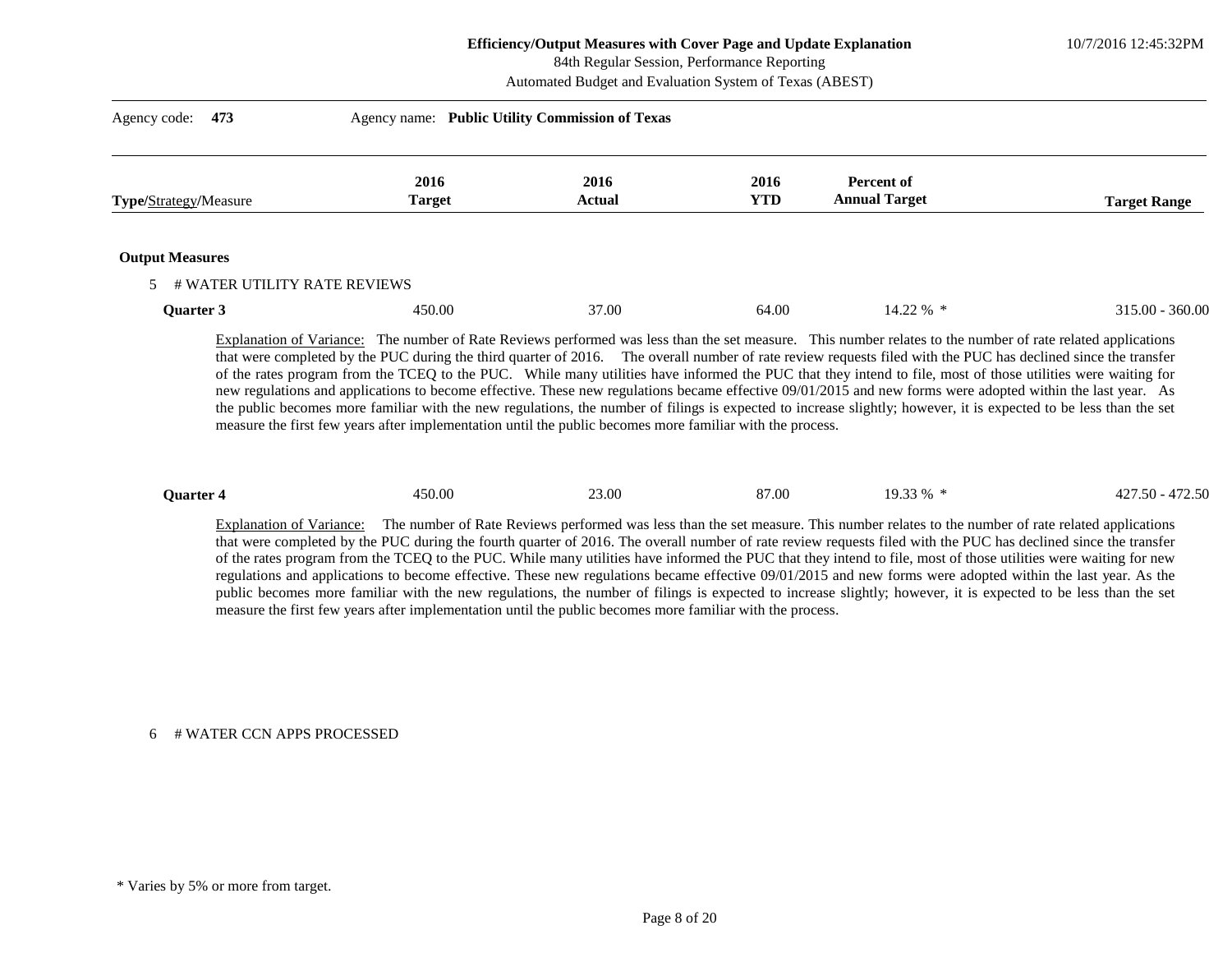10/7/2016 12:45:32PM

84th Regular Session, Performance Reporting

| Type/Strategy/Measure           | 2016<br><b>Target</b>                                                                                                                                                                                                                                      | 2016<br><b>Actual</b> | 2016<br><b>YTD</b> | Percent of<br><b>Annual Target</b>                                                                                                                                                                                                                                                                                                                                                                                                                                          | <b>Target Range</b> |
|---------------------------------|------------------------------------------------------------------------------------------------------------------------------------------------------------------------------------------------------------------------------------------------------------|-----------------------|--------------------|-----------------------------------------------------------------------------------------------------------------------------------------------------------------------------------------------------------------------------------------------------------------------------------------------------------------------------------------------------------------------------------------------------------------------------------------------------------------------------|---------------------|
| <b>Output Measures</b>          |                                                                                                                                                                                                                                                            |                       |                    |                                                                                                                                                                                                                                                                                                                                                                                                                                                                             |                     |
| # WATER CCN APPS PROCESSED<br>6 |                                                                                                                                                                                                                                                            |                       |                    |                                                                                                                                                                                                                                                                                                                                                                                                                                                                             |                     |
| <b>Quarter 1</b>                | 130.00                                                                                                                                                                                                                                                     | 14.00                 | 14.00              | $10.77 \%$ *                                                                                                                                                                                                                                                                                                                                                                                                                                                                | $26.00 - 39.00$     |
|                                 | public. While a sufficient number of CCN related applications have been filed with the PUC, these cases are still pending as they are either still in the comment<br>period, are contested or are currently undergoing administrative or technical review. |                       |                    |                                                                                                                                                                                                                                                                                                                                                                                                                                                                             |                     |
|                                 | 130.00                                                                                                                                                                                                                                                     | 76.00                 | 90.00              | 69.23 % *                                                                                                                                                                                                                                                                                                                                                                                                                                                                   |                     |
| Quarter 2                       | 2016, the number of CCN applications processed is expected to be above the set measure.                                                                                                                                                                    |                       |                    | Explanation of Variance: The number of CCN applications processed is greater than the set measure. This number relates to the number of CCN related<br>applications that were completed by the PUC during the second quarter of 2016. This number is also related to the number of CCN applications received from<br>the public. The number of CCN related applications is tied to growth and development in Texas. With growth and development being strong in Texas in FY | $58.50 - 71.50$     |

<sup>\*</sup> Varies by 5% or more from target.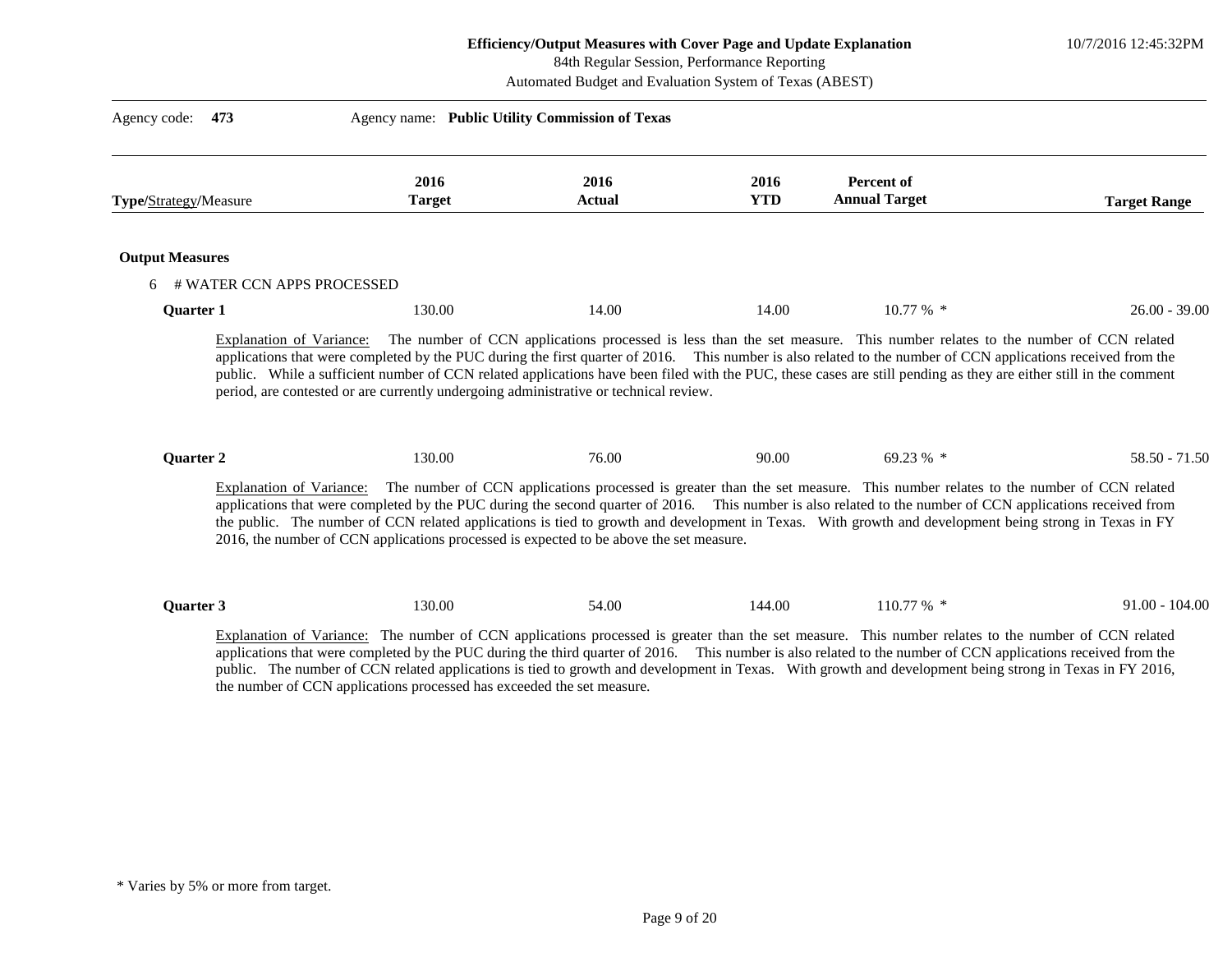10/7/2016 12:45:32PM

84th Regular Session, Performance Reporting

Automated Budget and Evaluation System of Texas (ABEST)

| 473<br>Agency code:                                        | Agency name: Public Utility Commission of Texas                        |                |                    |                                                                                                                                                                                                                                                                                                                                                                                                                                                          |                     |
|------------------------------------------------------------|------------------------------------------------------------------------|----------------|--------------------|----------------------------------------------------------------------------------------------------------------------------------------------------------------------------------------------------------------------------------------------------------------------------------------------------------------------------------------------------------------------------------------------------------------------------------------------------------|---------------------|
| <b>Type/Strategy/Measure</b>                               | 2016<br><b>Target</b>                                                  | 2016<br>Actual | 2016<br><b>YTD</b> | Percent of<br><b>Annual Target</b>                                                                                                                                                                                                                                                                                                                                                                                                                       | <b>Target Range</b> |
| <b>Output Measures</b><br># WATER CCN APPS PROCESSED<br>6. |                                                                        |                |                    |                                                                                                                                                                                                                                                                                                                                                                                                                                                          |                     |
| <b>Quarter 4</b>                                           | 130.00                                                                 | 60.00          | 204.00             | $156.92\%$ *                                                                                                                                                                                                                                                                                                                                                                                                                                             | $123.50 - 136.50$   |
| Explanation of Variance:                                   | the number of CCN applications processed has exceeded the set measure. |                |                    | The number of CCN applications processed is greater than the set measure. This number relates to the number of CCN related<br>applications that were completed by the PUC during the fourth quarter of 2016. This number is also related to the number of CCN applications received from the<br>public. The number of CCN related applications is tied to growth and development in Texas. With growth and development being strong in Texas in FY 2016, |                     |

#### 2-1-1 INFORMATION AND EDUCATION EFFORTS

1 INFO REQUEST RESPONSES

| Ouarter | 70,000.00 | <sup>2</sup> 72.00 | $\sim$ $\sim$ $\sim$<br>72.00<br>70. | $   -$<br>റ<br><br>0.33<br>70 | 1.000.00<br>0.00 <sub>1</sub><br>14.00 <sup>c</sup> |
|---------|-----------|--------------------|--------------------------------------|-------------------------------|-----------------------------------------------------|
|---------|-----------|--------------------|--------------------------------------|-------------------------------|-----------------------------------------------------|

Explanation of Variance: This measure reports the number of information requests responded to by Commission personnel that have contact with customers. Three separate divisions are primarily responsible for responding to customers: Customer Protection Division, Central Records and General Law. The Customer Protection Division showed a decline in phone calls to the Intake Center as there were no major weather or industry issues that took place in the first quarter of FY'16. Updated this measure's result in Q4. 10/7/16

Explanation of Update: The number originally reported was transposed. In addition, corrections made in the complaints database by the complaints resolution staff resulted in a change in number of Information Requests closed for this quarter.

Prior Amount: 12,972.00 Prior YTD: 12,972.00 Prior Amount: 12,972.00 Prior YTD: 12,972.00 Prior Explanation of Update: This is the record before re-open update.

\* Varies by 5% or more from target.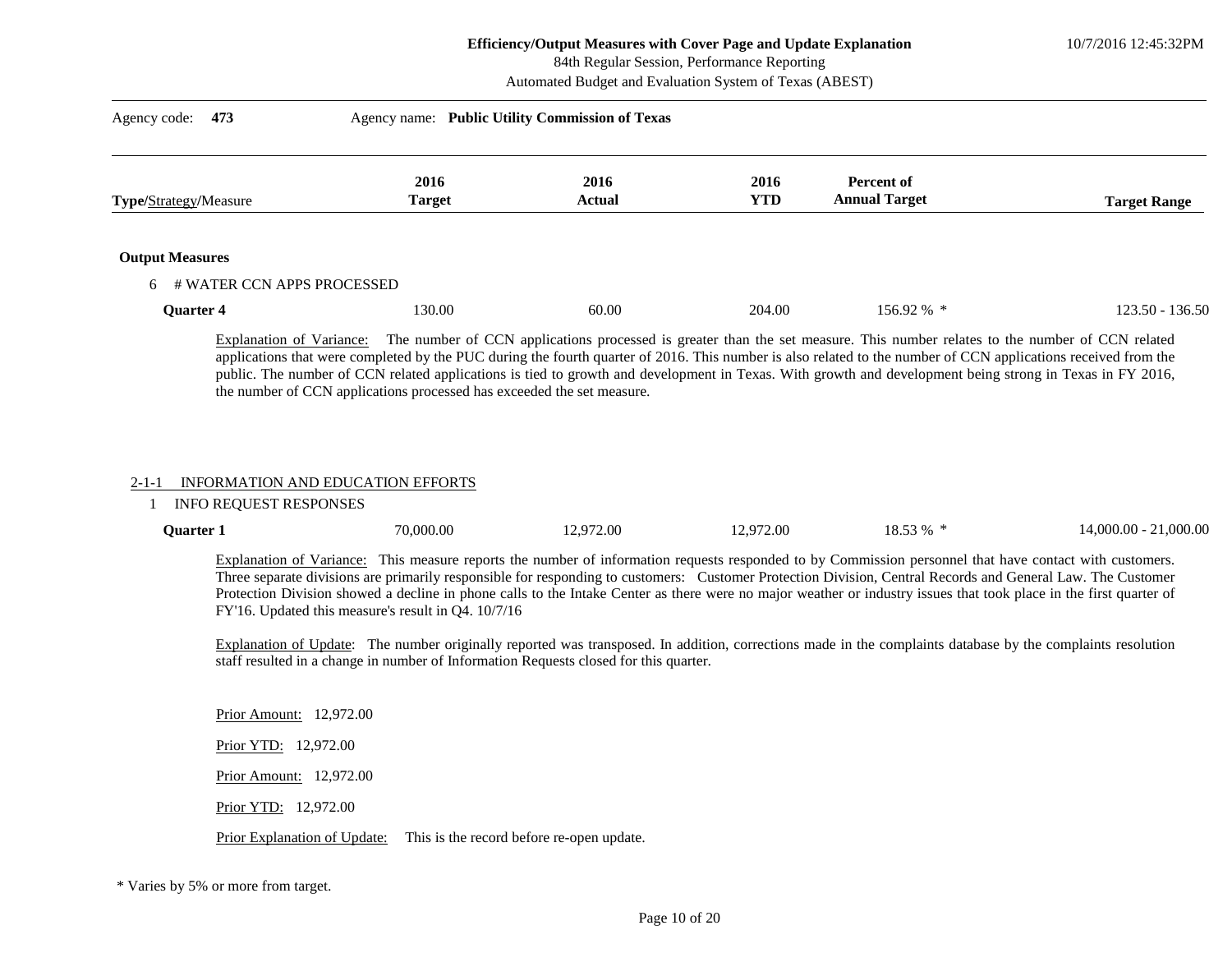10/7/2016 12:45:32PM

84th Regular Session, Performance Reporting

|                        | Automated Budget and Evaluation System of Texas (ABEST)                    |                                                                                                                                                                                                                                                                                                                                                                                                                                                                                                                                                                                                                                                                                   |                                                 |                    |                                    |                       |  |  |
|------------------------|----------------------------------------------------------------------------|-----------------------------------------------------------------------------------------------------------------------------------------------------------------------------------------------------------------------------------------------------------------------------------------------------------------------------------------------------------------------------------------------------------------------------------------------------------------------------------------------------------------------------------------------------------------------------------------------------------------------------------------------------------------------------------|-------------------------------------------------|--------------------|------------------------------------|-----------------------|--|--|
| Agency code:           | 473                                                                        |                                                                                                                                                                                                                                                                                                                                                                                                                                                                                                                                                                                                                                                                                   | Agency name: Public Utility Commission of Texas |                    |                                    |                       |  |  |
| Type/Strategy/Measure  |                                                                            | 2016<br><b>Target</b>                                                                                                                                                                                                                                                                                                                                                                                                                                                                                                                                                                                                                                                             | 2016<br><b>Actual</b>                           | 2016<br><b>YTD</b> | Percent of<br><b>Annual Target</b> | <b>Target Range</b>   |  |  |
| <b>Output Measures</b> |                                                                            |                                                                                                                                                                                                                                                                                                                                                                                                                                                                                                                                                                                                                                                                                   |                                                 |                    |                                    |                       |  |  |
|                        | <b>INFO REQUEST RESPONSES</b>                                              |                                                                                                                                                                                                                                                                                                                                                                                                                                                                                                                                                                                                                                                                                   |                                                 |                    |                                    |                       |  |  |
| Quarter 2              |                                                                            | 70,000.00                                                                                                                                                                                                                                                                                                                                                                                                                                                                                                                                                                                                                                                                         | 11,272.00                                       | 24,244.00          | 34.63 % *                          | 31,500.00 - 38,500.00 |  |  |
|                        | Prior Amount: 11,272.00<br>Prior YTD: 24,064.00<br>Prior Amount: 11,272.00 | Three separate divisions are primarily responsible for responding to customers: Customer Protection Division, Central Records and General Law. The<br>Customer Protection Division showed a decline in phone calls to the Intake Center as there were no major weather or industry issues that took place, the holiday<br>season occurred and staffing changes impacted the number of calls completed during this quarter. Updated this measure's result during Q4. 10/7/16<br>Explanation of Update: Corrections made in the complaints database by the complaints resolution staff has resulted in the change in the number of Information<br>Requests closed for this quarter. |                                                 |                    |                                    |                       |  |  |
|                        | Prior YTD: 24,064.00                                                       |                                                                                                                                                                                                                                                                                                                                                                                                                                                                                                                                                                                                                                                                                   |                                                 |                    |                                    |                       |  |  |
|                        | Prior Explanation of Update:                                               |                                                                                                                                                                                                                                                                                                                                                                                                                                                                                                                                                                                                                                                                                   | This is the record before re-open update.       |                    |                                    |                       |  |  |
|                        | Prior Amount: 11,272.00                                                    |                                                                                                                                                                                                                                                                                                                                                                                                                                                                                                                                                                                                                                                                                   |                                                 |                    |                                    |                       |  |  |
|                        | Prior YTD: 24,244.00                                                       |                                                                                                                                                                                                                                                                                                                                                                                                                                                                                                                                                                                                                                                                                   |                                                 |                    |                                    |                       |  |  |
|                        |                                                                            |                                                                                                                                                                                                                                                                                                                                                                                                                                                                                                                                                                                                                                                                                   |                                                 |                    |                                    |                       |  |  |
|                        |                                                                            |                                                                                                                                                                                                                                                                                                                                                                                                                                                                                                                                                                                                                                                                                   |                                                 |                    |                                    |                       |  |  |

<sup>\*</sup> Varies by 5% or more from target.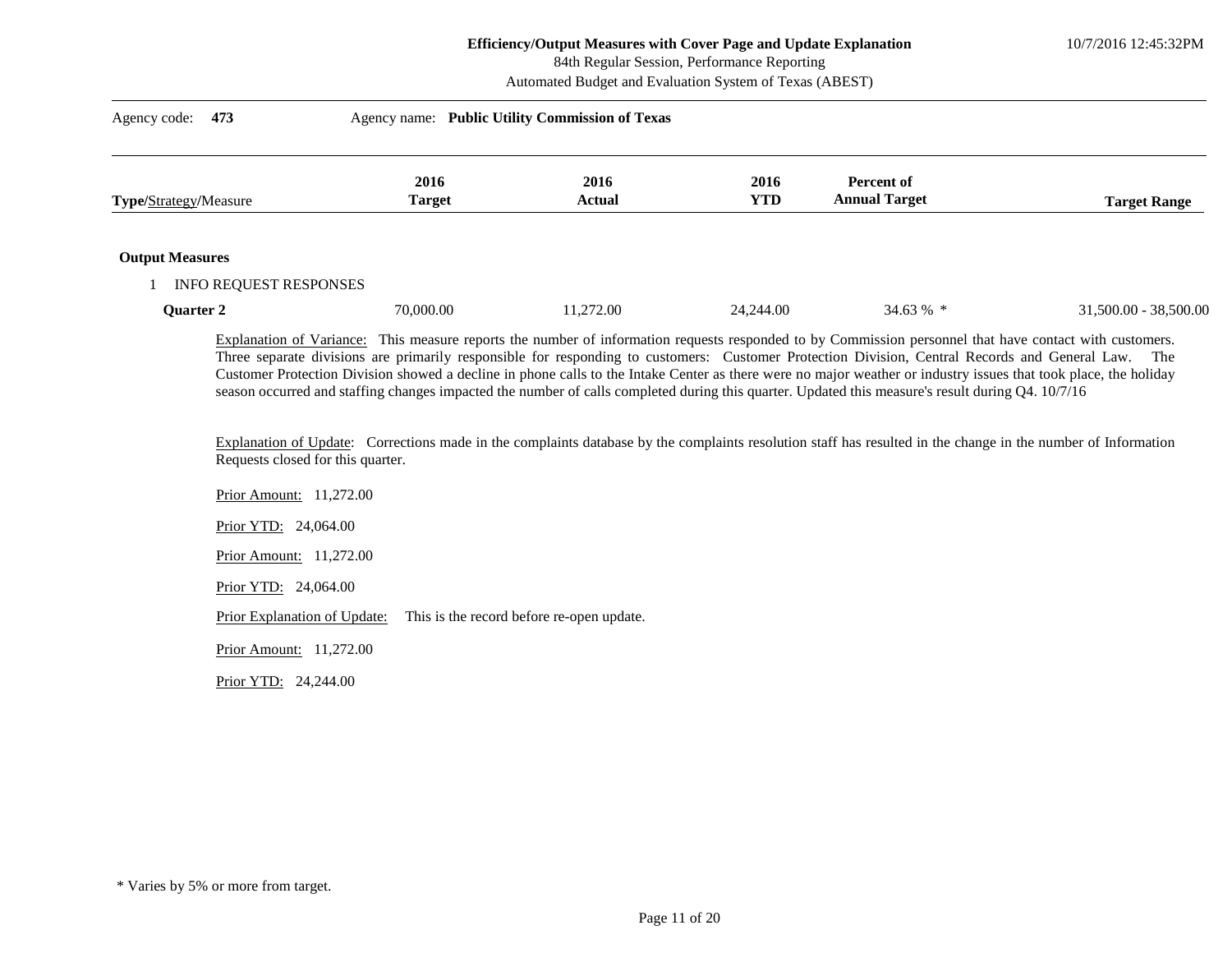10/7/2016 12:45:32PM

84th Regular Session, Performance Reporting

Automated Budget and Evaluation System of Texas (ABEST)

| Agency code:           | 473                                                                                                                                                          |                       | Agency name: Public Utility Commission of Texas |                    |                                                                                                                                                                                                                                                                                                                                     |                         |
|------------------------|--------------------------------------------------------------------------------------------------------------------------------------------------------------|-----------------------|-------------------------------------------------|--------------------|-------------------------------------------------------------------------------------------------------------------------------------------------------------------------------------------------------------------------------------------------------------------------------------------------------------------------------------|-------------------------|
| Type/Strategy/Measure  |                                                                                                                                                              | 2016<br><b>Target</b> | 2016<br><b>Actual</b>                           | 2016<br><b>YTD</b> | Percent of<br><b>Annual Target</b>                                                                                                                                                                                                                                                                                                  | <b>Target Range</b>     |
| <b>Output Measures</b> |                                                                                                                                                              |                       |                                                 |                    |                                                                                                                                                                                                                                                                                                                                     |                         |
|                        | INFO REQUEST RESPONSES                                                                                                                                       |                       |                                                 |                    |                                                                                                                                                                                                                                                                                                                                     |                         |
| Quarter 3              |                                                                                                                                                              | 70,000.00             | 12,191.00                                       | 36,435.00          | 52.05 % *                                                                                                                                                                                                                                                                                                                           | $49,000.00 - 56,000.00$ |
|                        | place this quarter. Updated this measure's result during Q4. 10/7/16<br>Requests closed for this quarter.<br>Prior Amount: 12,191.00<br>Prior YTD: 36,255.00 |                       |                                                 |                    | Customer Protection Division showed a slight increase in phone calls and inquiries to the Intake Center as a result of a telephone transfer of ownership that took<br>Explanation of Update: Corrections made in the complaints database by the complaints resolution staff has resulted in the change in the number of Information |                         |
|                        | Prior Explanation of Update:                                                                                                                                 |                       | This is the record before re-open update.       |                    |                                                                                                                                                                                                                                                                                                                                     |                         |
|                        | Prior Amount: 12,191.00                                                                                                                                      |                       |                                                 |                    |                                                                                                                                                                                                                                                                                                                                     |                         |
|                        | Prior YTD: 36,435.00                                                                                                                                         | 70,000.00             | 13,610.00                                       | 50,045.00          | 71.49 % *                                                                                                                                                                                                                                                                                                                           |                         |

Prior Amount: 13,610.00

Prior YTD: 50,045.00

#### 2-2-1 ASSIST CUSTOMERS

- 1 # OF COMPLAINTS CONCLUDED
- \* Varies by 5% or more from target.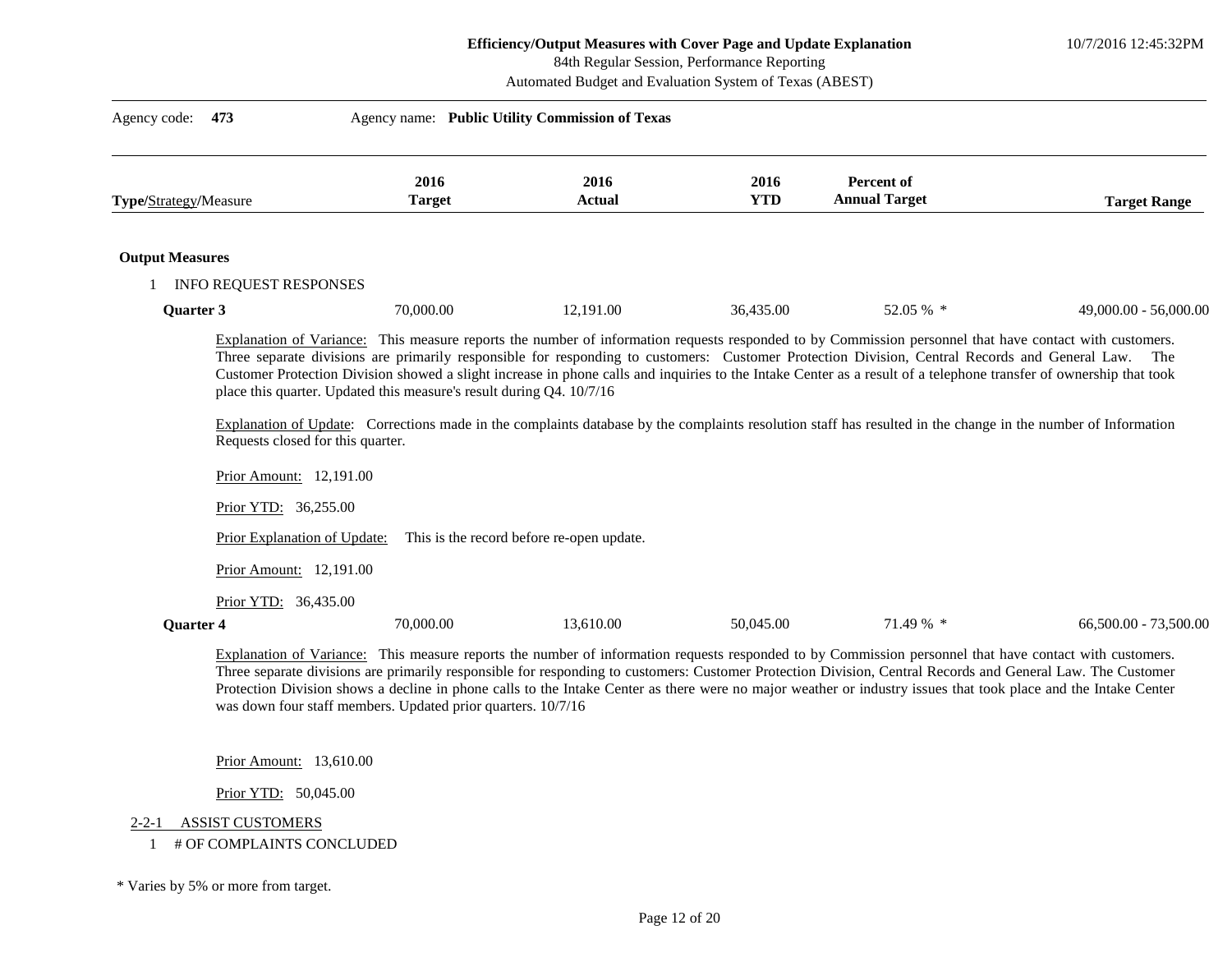10/7/2016 12:45:32PM

84th Regular Session, Performance Reporting

| Agency code:<br>473          | Agency name: Public Utility Commission of Texas                                                                                                                                                          |                                           |                    |                                                                                                                                                                                                                                                                                                                                 |                       |
|------------------------------|----------------------------------------------------------------------------------------------------------------------------------------------------------------------------------------------------------|-------------------------------------------|--------------------|---------------------------------------------------------------------------------------------------------------------------------------------------------------------------------------------------------------------------------------------------------------------------------------------------------------------------------|-----------------------|
| Type/Strategy/Measure        | 2016<br><b>Target</b>                                                                                                                                                                                    | 2016<br><b>Actual</b>                     | 2016<br><b>YTD</b> | Percent of<br><b>Annual Target</b>                                                                                                                                                                                                                                                                                              | <b>Target Range</b>   |
| <b>Output Measures</b>       |                                                                                                                                                                                                          |                                           |                    |                                                                                                                                                                                                                                                                                                                                 |                       |
| # OF COMPLAINTS CONCLUDED    |                                                                                                                                                                                                          |                                           |                    |                                                                                                                                                                                                                                                                                                                                 |                       |
| Quarter 1                    | 9,000.00                                                                                                                                                                                                 | 1,788.00                                  | 1,788.00           | 19.87 % *                                                                                                                                                                                                                                                                                                                       | $1,800.00 - 2,700.00$ |
|                              | on complaints filed by utility customers. Updated this measures result during Q4. 10/7/16<br>Explanation of Update: Updates in the first quarter changed some a complaint to non-jurisdictional inquiry. |                                           |                    | Explanation of Variance: As reflected in the definition of this measure, the investigation of a complaint is concluded when the Commission notifies the<br>complainant with an explanation of the investigation and the final disposition of the complaint. This measure is difficult to project because it is based completely |                       |
| Prior Amount: 1,788.00       |                                                                                                                                                                                                          |                                           |                    |                                                                                                                                                                                                                                                                                                                                 |                       |
| Prior YTD: 1,788.00          |                                                                                                                                                                                                          |                                           |                    |                                                                                                                                                                                                                                                                                                                                 |                       |
| Prior Amount: 1,788.00       |                                                                                                                                                                                                          |                                           |                    |                                                                                                                                                                                                                                                                                                                                 |                       |
| Prior YTD: 1,788.00          |                                                                                                                                                                                                          |                                           |                    |                                                                                                                                                                                                                                                                                                                                 |                       |
| Prior Explanation of Update: |                                                                                                                                                                                                          | This is the record before re-open update. |                    |                                                                                                                                                                                                                                                                                                                                 |                       |

<sup>\*</sup> Varies by 5% or more from target.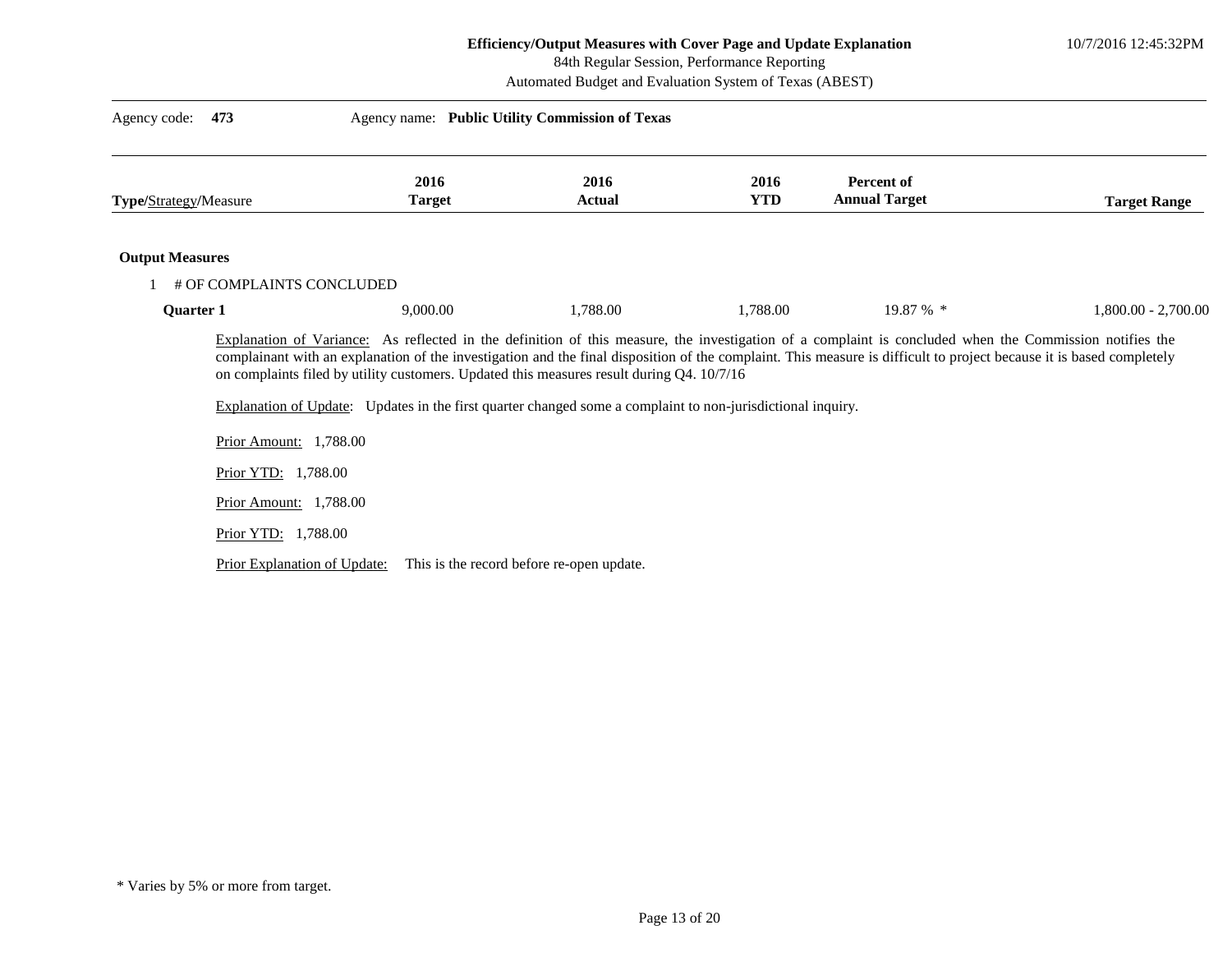10/7/2016 12:45:32PM

84th Regular Session, Performance Reporting

| Automated Budget and Evaluation System of Texas (ABEST)                                                                                                                                                      |                                                                                                               |                                           |                    |                                                                                                                                                                                                                                                                                                                                                                                                                                                                                                      |                       |  |  |  |
|--------------------------------------------------------------------------------------------------------------------------------------------------------------------------------------------------------------|---------------------------------------------------------------------------------------------------------------|-------------------------------------------|--------------------|------------------------------------------------------------------------------------------------------------------------------------------------------------------------------------------------------------------------------------------------------------------------------------------------------------------------------------------------------------------------------------------------------------------------------------------------------------------------------------------------------|-----------------------|--|--|--|
| Agency name: Public Utility Commission of Texas<br>Agency code:<br>473                                                                                                                                       |                                                                                                               |                                           |                    |                                                                                                                                                                                                                                                                                                                                                                                                                                                                                                      |                       |  |  |  |
| Type/Strategy/Measure                                                                                                                                                                                        | 2016<br><b>Target</b>                                                                                         | 2016<br><b>Actual</b>                     | 2016<br><b>YTD</b> | Percent of<br><b>Annual Target</b>                                                                                                                                                                                                                                                                                                                                                                                                                                                                   | <b>Target Range</b>   |  |  |  |
| <b>Output Measures</b>                                                                                                                                                                                       |                                                                                                               |                                           |                    |                                                                                                                                                                                                                                                                                                                                                                                                                                                                                                      |                       |  |  |  |
| 1 # OF COMPLAINTS CONCLUDED                                                                                                                                                                                  |                                                                                                               |                                           |                    |                                                                                                                                                                                                                                                                                                                                                                                                                                                                                                      |                       |  |  |  |
| Quarter 2                                                                                                                                                                                                    | 9,000.00                                                                                                      | 1,283.00                                  | 3,071.00           | 34.12 % *                                                                                                                                                                                                                                                                                                                                                                                                                                                                                            | $4,050.00 - 4,950.00$ |  |  |  |
| result during Q4. 10/7/16<br>Prior Amount: 1,283.00<br>Prior YTD: 3,071.00<br>Prior Amount: 1,283.00<br>Prior YTD: 3,072.00<br>Prior Amount: 1,283.00<br>Prior YTD: 3,072.00<br>Prior Explanation of Update: | Explanation of Update: Updates in the second quarter changed some complaints to non-jurisdictional inquiries. | This is the record before re-open update. |                    | complainant with an explanation of the investigation and the final disposition of the complaint. This measure is difficult to project because it is based completely<br>on complaints filed by utility customers. The Customer Protection Division showed a decline in complaints closed as there were no major weather or industry<br>issues that took place, the holiday season occurred and staffing changes impacted the number of complaints closed during this quarter. Updated this measure's |                       |  |  |  |

<sup>\*</sup> Varies by 5% or more from target.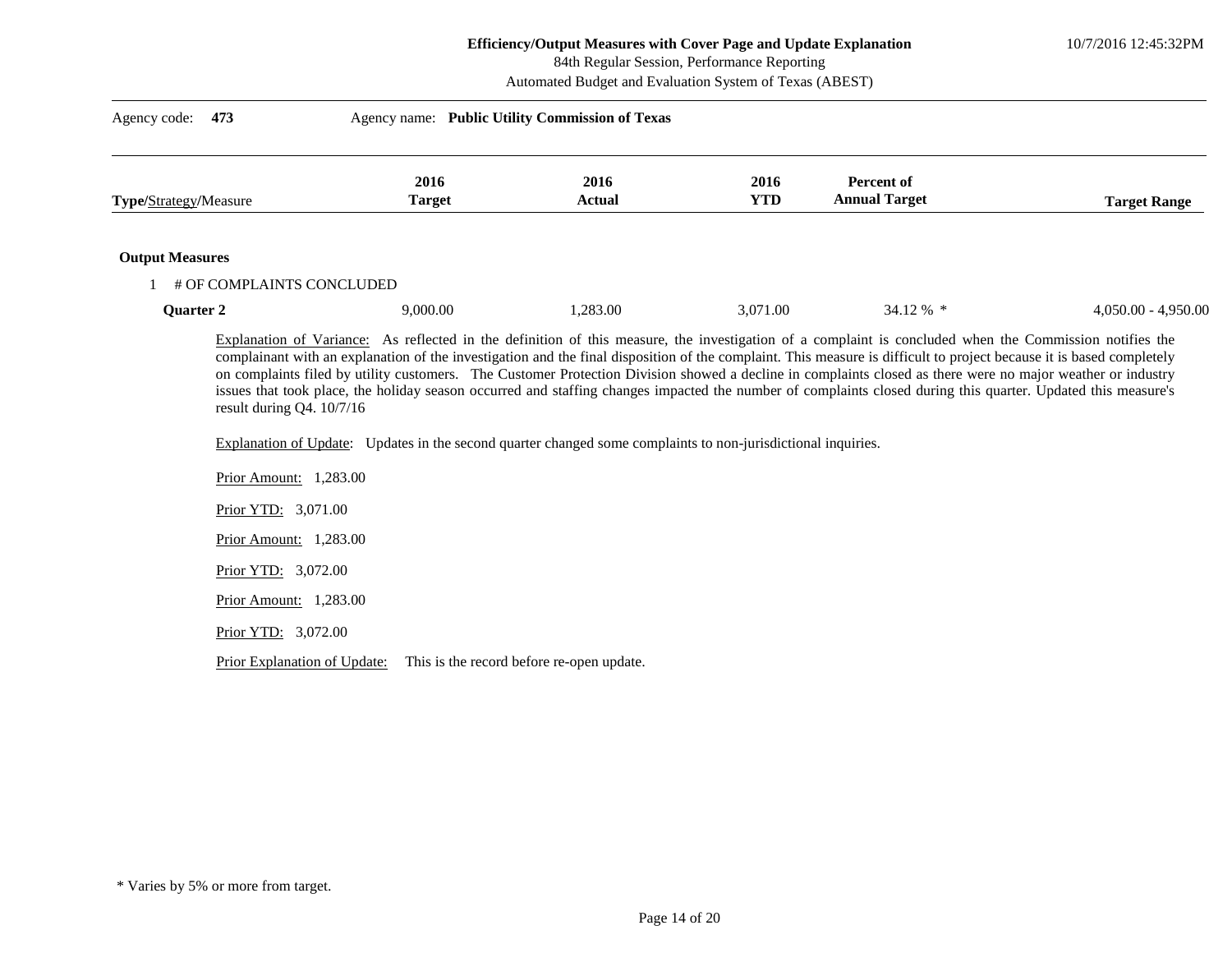10/7/2016 12:45:32PM

84th Regular Session, Performance Reporting

Automated Budget and Evaluation System of Texas (ABEST)

| Type/Strategy/Measure                                                                          | 2016<br><b>Target</b>                                                                                        | 2016<br><b>Actual</b>                     | 2016<br><b>YTD</b> | Percent of<br><b>Annual Target</b>                                                                                                                                                                                                                                                                                              | <b>Target Range</b>   |
|------------------------------------------------------------------------------------------------|--------------------------------------------------------------------------------------------------------------|-------------------------------------------|--------------------|---------------------------------------------------------------------------------------------------------------------------------------------------------------------------------------------------------------------------------------------------------------------------------------------------------------------------------|-----------------------|
|                                                                                                |                                                                                                              |                                           |                    |                                                                                                                                                                                                                                                                                                                                 |                       |
| <b>Output Measures</b>                                                                         |                                                                                                              |                                           |                    |                                                                                                                                                                                                                                                                                                                                 |                       |
| 1 # OF COMPLAINTS CONCLUDED                                                                    |                                                                                                              |                                           |                    |                                                                                                                                                                                                                                                                                                                                 |                       |
| <b>Ouarter 3</b>                                                                               | 9,000.00                                                                                                     | 1,222.00                                  | 4,293.00           | 47.70 % *                                                                                                                                                                                                                                                                                                                       | $6,300.00 - 7,200.00$ |
| Prior Amount: 1,222.00<br>Prior YTD: 4,293.00<br>Prior Amount: 1,222.00<br>Prior YTD: 4,300.00 | Explanation of Update: Updates in the third quarter changed some complaints to non-jurisdictional inquiries. |                                           |                    | took place; plus staffing changes impacted the number of complaints closed during this quarter. Updated this measure's result during Q4. 10/7/16                                                                                                                                                                                |                       |
| Prior Explanation of Update:                                                                   |                                                                                                              | This is the record before re-open update. |                    |                                                                                                                                                                                                                                                                                                                                 |                       |
| Quarter 4                                                                                      | 9,000.00                                                                                                     | 1,486.00                                  | 5,779.00           | 64.21 % *                                                                                                                                                                                                                                                                                                                       | 8,550.00 - 9,450.00   |
|                                                                                                | on complaints filed by utility customers. Updates made to prior quarters. 10/7/16                            |                                           |                    | Explanation of Variance: As reflected in the definition of this measure, the investigation of a complaint is concluded when the Commission notifies the<br>complainant with an explanation of the investigation and the final disposition of the complaint. This measure is difficult to project because it is based completely |                       |
| Prior Amount: 1,486.00                                                                         |                                                                                                              |                                           |                    |                                                                                                                                                                                                                                                                                                                                 |                       |
|                                                                                                |                                                                                                              |                                           |                    |                                                                                                                                                                                                                                                                                                                                 |                       |

## **Efficiency Measures**

### 1-1-1 MARKET COMPETITION

\* Varies by 5% or more from target.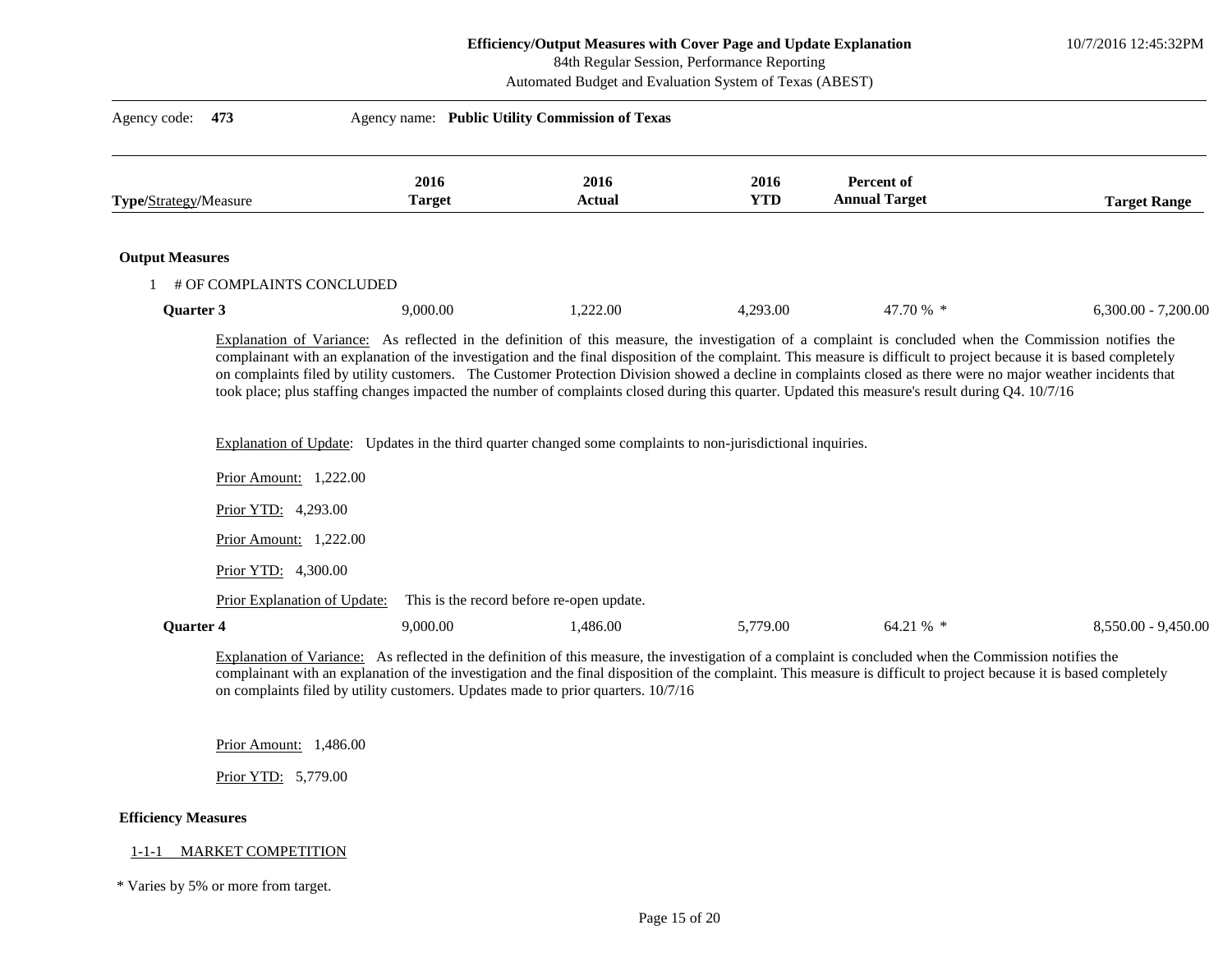10/7/2016 12:45:32PM

84th Regular Session, Performance Reporting

Automated Budget and Evaluation System of Texas (ABEST)

| Agency name: Public Utility Commission of Texas<br>Agency code:<br>473 |                                                                                                                                                                                                                                                                                                                                                                                                                                                                                                                                                                                                                                                         |                |                    |                                                                                                                         |                     |  |  |
|------------------------------------------------------------------------|---------------------------------------------------------------------------------------------------------------------------------------------------------------------------------------------------------------------------------------------------------------------------------------------------------------------------------------------------------------------------------------------------------------------------------------------------------------------------------------------------------------------------------------------------------------------------------------------------------------------------------------------------------|----------------|--------------------|-------------------------------------------------------------------------------------------------------------------------|---------------------|--|--|
| <b>Type/Strategy/Measure</b>                                           | 2016<br><b>Target</b>                                                                                                                                                                                                                                                                                                                                                                                                                                                                                                                                                                                                                                   | 2016<br>Actual | 2016<br><b>YTD</b> | Percent of<br><b>Annual Target</b>                                                                                      | <b>Target Range</b> |  |  |
| <b>Efficiency Measures</b>                                             |                                                                                                                                                                                                                                                                                                                                                                                                                                                                                                                                                                                                                                                         |                |                    |                                                                                                                         |                     |  |  |
| AVERAGE DAYS/COA & SPCOA                                               |                                                                                                                                                                                                                                                                                                                                                                                                                                                                                                                                                                                                                                                         |                |                    |                                                                                                                         |                     |  |  |
| <b>Ouarter 1</b>                                                       | 60.00                                                                                                                                                                                                                                                                                                                                                                                                                                                                                                                                                                                                                                                   | 60.00          | 60.00              | 100.00 %                                                                                                                | $57.00 - 63.00$     |  |  |
| <b>Quarter 2</b>                                                       | 60.00                                                                                                                                                                                                                                                                                                                                                                                                                                                                                                                                                                                                                                                   | 58.00          | 58.00              | 96.67 %                                                                                                                 | $57.00 - 63.00$     |  |  |
| Quarter 3                                                              | 60.00                                                                                                                                                                                                                                                                                                                                                                                                                                                                                                                                                                                                                                                   | 52.00          | 56.00              | 93.33 % *                                                                                                               | $57.00 - 63.00$     |  |  |
|                                                                        | Explanation of Variance: The Commission processed no COA and 19 SPCOA dockets for the third quarter of FY 2016. No dockets were processed within the<br>targeted 38 days. All dockets, except three, were processed within 60 days as required by the Public Utility Regulatory Act. The three exceptions were due to<br>(1) additional time needed for acquisition and review of required supplemental information; or (2) the need for clarifications to the application. This measure is<br>difficult to predict because it is dependent, in part, on applications initiated by regulated telecommunication providers for changes to COAs or SPCOAs. |                |                    |                                                                                                                         |                     |  |  |
| Quarter 4                                                              | 60.00                                                                                                                                                                                                                                                                                                                                                                                                                                                                                                                                                                                                                                                   | 56.00          | 56.00              | 93.33 % *                                                                                                               | $57.00 - 63.00$     |  |  |
| Explanation of Variance:                                               | processed within 60 days as required by the Public Utility Regulatory Act. The four exceptions were due to (1) additional time needed for acquisition and review<br>of required supplemental information; (2) the need for clarifications to the application; or (3) requests for additional time by applicant. This measure is difficult to                                                                                                                                                                                                                                                                                                            |                |                    | The Commission processed one COA and 11 SPCOA dockets for the fourth quarter of FY 2016. All dockets, except four, were |                     |  |  |

1-2-1 UTILITY REGULATION

1 AVG DAYS PROCESS RATE CASE FOR TDU

predict because it is dependent, in part, on applications initiated by regulated telecommunication providers for changes to COAs or SPCOAs.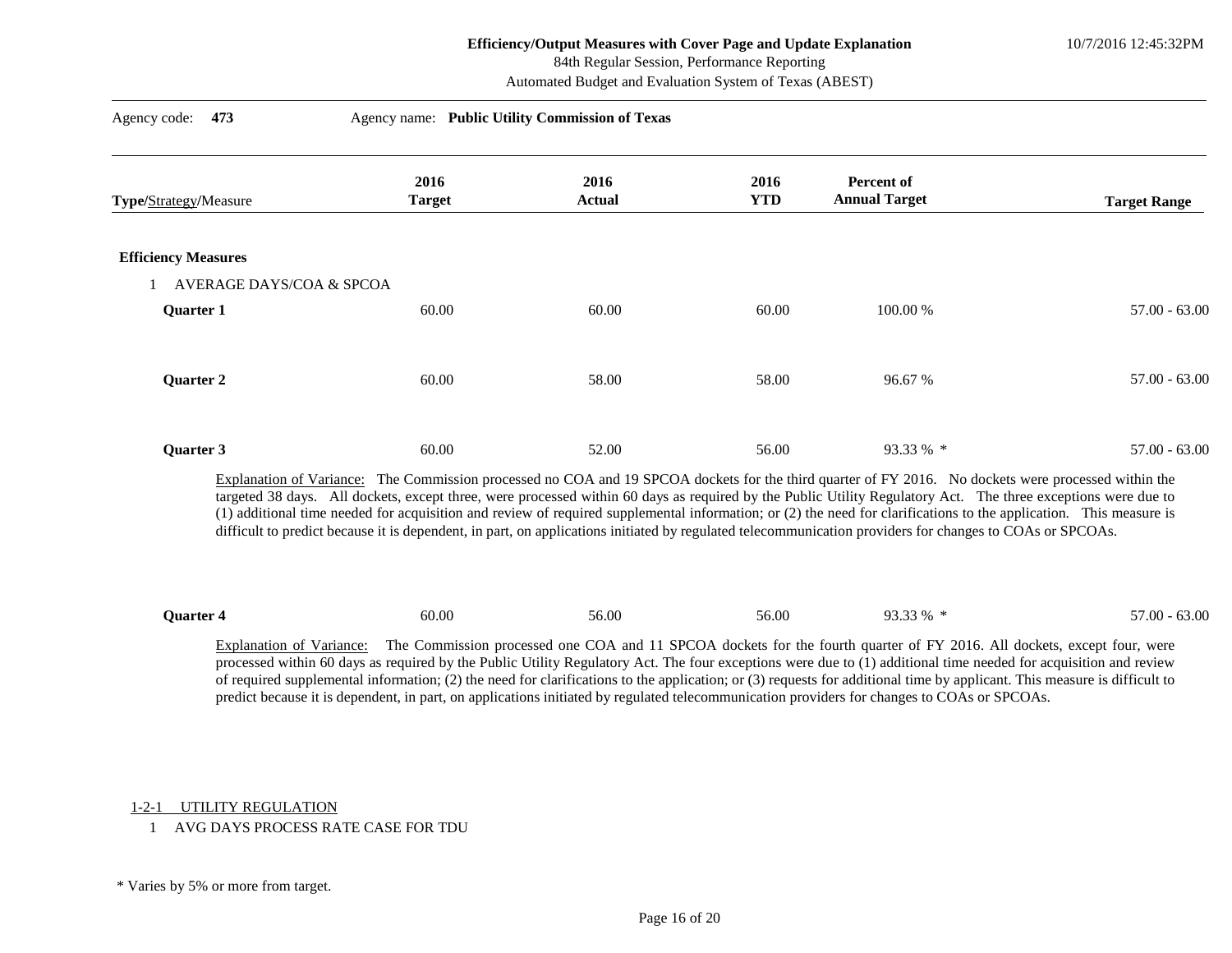10/7/2016 12:45:32PM

84th Regular Session, Performance Reporting

Automated Budget and Evaluation System of Texas (ABEST)

| 473<br>Agency code:                   | Agency name: Public Utility Commission of Texas                                                                          |                       |                    |                                                                                                                                                                                                                                                                                                                 |                     |
|---------------------------------------|--------------------------------------------------------------------------------------------------------------------------|-----------------------|--------------------|-----------------------------------------------------------------------------------------------------------------------------------------------------------------------------------------------------------------------------------------------------------------------------------------------------------------|---------------------|
| Type/Strategy/Measure                 | 2016<br><b>Target</b>                                                                                                    | 2016<br><b>Actual</b> | 2016<br><b>YTD</b> | <b>Percent of</b><br><b>Annual Target</b>                                                                                                                                                                                                                                                                       | <b>Target Range</b> |
| <b>Efficiency Measures</b>            |                                                                                                                          |                       |                    |                                                                                                                                                                                                                                                                                                                 |                     |
| AVG DAYS PROCESS RATE CASE FOR TDU    |                                                                                                                          |                       |                    |                                                                                                                                                                                                                                                                                                                 |                     |
| Quarter 1                             | 220.00                                                                                                                   | 129.00                | 129.00             | 58.64 % *                                                                                                                                                                                                                                                                                                       | $209.00 - 231.00$   |
| Quarter 2<br>Explanation of Variance: | 220.00                                                                                                                   | 327.00                | 277.00             | 125.91 % *<br>This measure reflects the average number of days to complete major electric rate cases for a transmission and distribution utility<br>(TDU). There were three major electric rate cases that fit the definition of a TDU that was completed within the second quarter of FY 2016. This measure is | $209.00 - 231.00$   |
|                                       | difficult to predict because it is dependent, in part, on applications initiated by regulated TDUs for changes in rates. |                       |                    |                                                                                                                                                                                                                                                                                                                 |                     |
| <b>Ouarter 3</b>                      | 220.00                                                                                                                   | 43.00                 | 230.00             | 104.55 %                                                                                                                                                                                                                                                                                                        | $209.00 - 231.00$   |
| Quarter 4                             | 220.00                                                                                                                   | 457.00                | 295.00             | 134.09 % *                                                                                                                                                                                                                                                                                                      | $209.00 - 231.00$   |
| Explanation of Variance:              | difficult to predict because it is dependent, in part, on applications initiated by regulated TDUs for changes in rates. |                       |                    | This measure reflects the average number of days to complete a major electric rate case for a transmission and distribution utility<br>(TDU). There were two major electric rate cases that fit the definition of a TDU that were completed within the fourth quarter of FY 2016. This measure is               |                     |

## 2-1-1 INFORMATION AND EDUCATION EFFORTS

1 % INFO ELECTRONIC DISTRIBUTION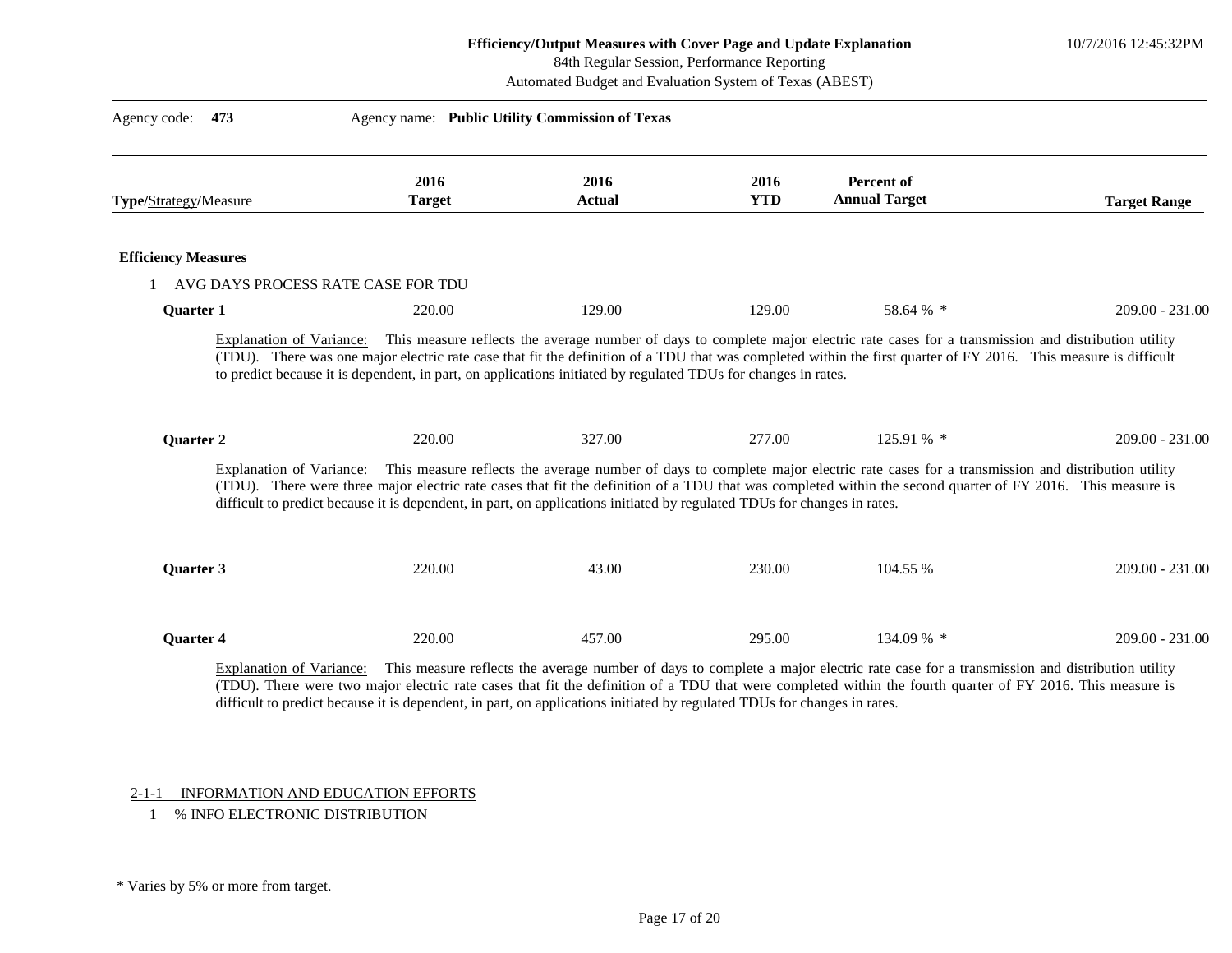10/7/2016 12:45:32PM

84th Regular Session, Performance Reporting

| Type/Strategy/Measure      |                                                       | 2016<br><b>Target</b> | 2016<br><b>Actual</b>                                                                                               | 2016<br><b>YTD</b> | Percent of<br><b>Annual Target</b>                                                                                                                                 | <b>Target Range</b> |
|----------------------------|-------------------------------------------------------|-----------------------|---------------------------------------------------------------------------------------------------------------------|--------------------|--------------------------------------------------------------------------------------------------------------------------------------------------------------------|---------------------|
| <b>Efficiency Measures</b> |                                                       |                       |                                                                                                                     |                    |                                                                                                                                                                    |                     |
|                            | % INFO ELECTRONIC DISTRIBUTION                        |                       |                                                                                                                     |                    |                                                                                                                                                                    |                     |
| Quarter 1                  |                                                       | 80.00 %               | 89.22 %                                                                                                             | 89.22 %            | 111.53 % *                                                                                                                                                         | $76.00 - 84.00$     |
|                            | measure for this quarter.                             |                       |                                                                                                                     |                    | Explanation of Variance: Successful outreach efforts at the beginning of the quarter resulted in increased website traffic. This assisted in helping us exceed the |                     |
| Quarter 2                  |                                                       | 80.00 %               | 95.28%                                                                                                              | 92.18%             | 115.23 % *                                                                                                                                                         | $76.00 - 84.00$     |
|                            |                                                       |                       | quarter. There were also fewer outreach events during this quarter that limited distribution of hard copy products. |                    | Explanation of Variance: A higher distribution of electronic products through website hits and fact sheet downloads resulted in exceeding the target during this   |                     |
| Quarter 3                  |                                                       | 80.00 %               | 90.70 %                                                                                                             | 91.62%             | 114.53 % *                                                                                                                                                         | $76.00 - 84.00$     |
|                            | Explanation of Variance:<br>measure for this quarter. |                       |                                                                                                                     |                    | Numerous outreach efforts throughout this quarter resulted in increased website traffic. This assisted in helping us exceed the                                    |                     |
| Quarter 4                  |                                                       | 80.00 %               | 93.48%                                                                                                              | 92.14 %            | 115.18 % *                                                                                                                                                         | $76.00 - 84.00$     |
|                            | Explanation of Variance:                              |                       |                                                                                                                     |                    | Numerous outreach efforts throughout this quarter resulted in increased website traffic. This assisted in helping us exceed the                                    |                     |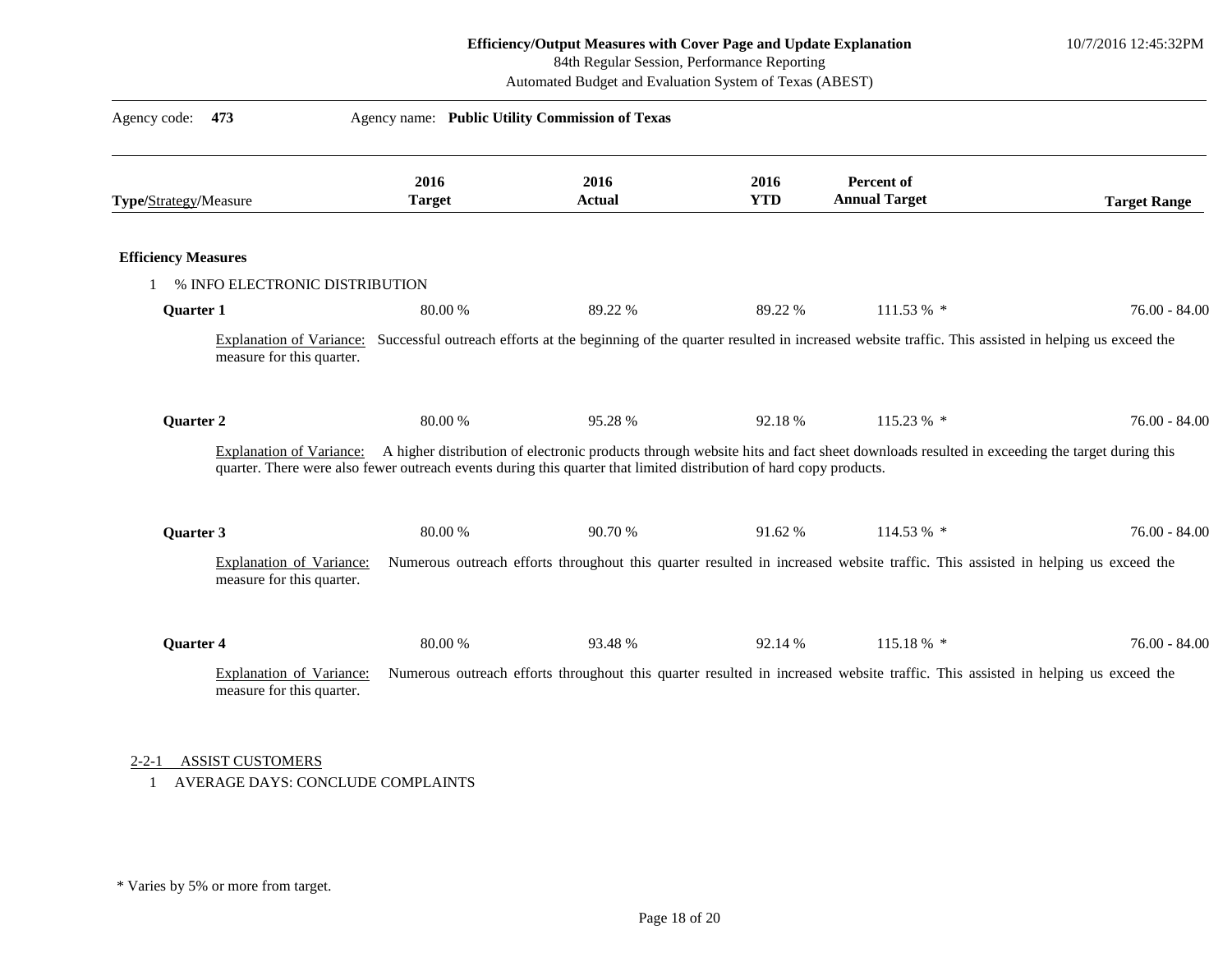10/7/2016 12:45:32PM

84th Regular Session, Performance Reporting

Automated Budget and Evaluation System of Texas (ABEST)

| Agency code: 473           | Agency name: Public Utility Commission of Texas |                       |                    |                                    |                     |  |
|----------------------------|-------------------------------------------------|-----------------------|--------------------|------------------------------------|---------------------|--|
| Type/Strategy/Measure      | 2016<br><b>Target</b>                           | 2016<br><b>Actual</b> | 2016<br><b>YTD</b> | Percent of<br><b>Annual Target</b> | <b>Target Range</b> |  |
| <b>Efficiency Measures</b> |                                                 |                       |                    |                                    |                     |  |
| <b>Quarter 1</b>           | AVERAGE DAYS: CONCLUDE COMPLAINTS<br>15.00      | 17.00                 | 17.00              | $113.33\%$ *                       | $14.25 - 15.75$     |  |

Explanation of Variance: The agency's performance for this measure is dependent, in part, on how quickly electric, telephone and water service providers respond to complaints that are forwarded to them by the Commission. They currently have 21 days from the date sent to the utility to respond to the complaint. The PUC continues to work with the service providers to improve their understanding of the process and to develop good working relationships. Also, implementing enhancements identified by users of the complaint database have improved its functionality and efficiency in entering data to facilitate complaint handling. Quality checks are performed on the entered data and concluded complaints are periodically audited to ensure the complaint file data is complete and accurate. These activities contribute to strengthening the knowledge base and performance of staff who readily engage in educating customers and investigating complaints.

| <b>Ouarter 2</b> | .5.00 | 17.00 | 7.00 | 13.33 % | 575<br>$\Lambda$ $\Omega$<br>15<br>14<br>13.IJ<br>−…… |
|------------------|-------|-------|------|---------|-------------------------------------------------------|
|                  |       |       |      |         |                                                       |

Explanation of Variance: The agency's performance for this measure is dependent, in part, on how quickly electric, telephone and water service providers respond to complaints that are forwarded to them by the Commission. They currently have 21 days from the date sent to the utility to respond to the complaint. The PUC continues to work with the service providers to improve their understanding of the process and to develop good working relationships. Also, implementing enhancements identified by users of the complaint database have improved its functionality and efficiency in entering data to facilitate complaint handling. Quality checks are performed on the entered data and concluded complaints are periodically audited to ensure the complaint file data is complete and accurate. These activities contribute to strengthening the knowledge base and performance of staff who readily engage in educating customers and investigating complaints.

<sup>\*</sup> Varies by 5% or more from target.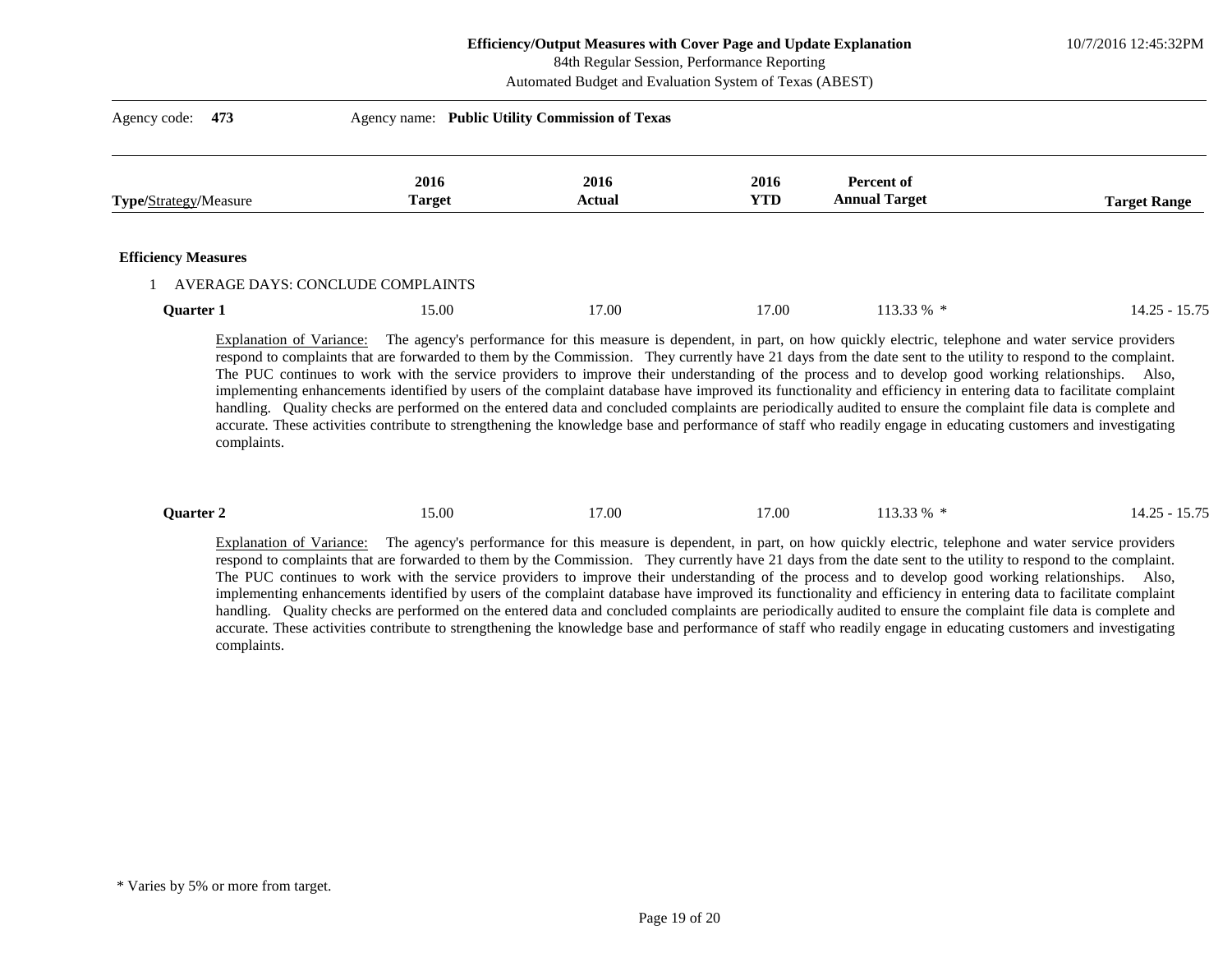10/7/2016 12:45:32PM

84th Regular Session, Performance Reporting

Automated Budget and Evaluation System of Texas (ABEST)

| Agency code: 473           | Agency name: Public Utility Commission of Texas |                |                    |                                    |                     |  |
|----------------------------|-------------------------------------------------|----------------|--------------------|------------------------------------|---------------------|--|
| Type/Strategy/Measure      | 2016<br><b>Target</b>                           | 2016<br>Actual | 2016<br><b>YTD</b> | Percent of<br><b>Annual Target</b> | <b>Target Range</b> |  |
| <b>Efficiency Measures</b> |                                                 |                |                    |                                    |                     |  |
| Quarter 3                  | AVERAGE DAYS: CONCLUDE COMPLAINTS<br>15.00      | 19.00          | 18.00              | 120.00 % *                         | $14.25 - 15.75$     |  |

Explanation of Variance: The agency's performance for this measure is dependent, in part, on how quickly electric, telephone and water service providers respond to complaints that are forwarded to them by the Commission. They currently have 21 days from the date sent to the utility to respond to the complaint. The PUC continues to work with service providers to improve their understanding of the process and to develop good working relationships. Also, implementing enhancements identified by users of the complaint database have improved its functionality and efficiency in entering data to facilitate complaint handling. Quality checks are performed on the entered data and concluded complaints are periodically audited to ensure the complaint file data is complete and accurate. These activities contribute to strengthening the knowledge base and performance of staff who readily engage in educating customers and investigating complaints.

| <b>Ouarter 4</b> | 5.00 | 19.00 | 18.00 | 120.00 % | $ -$<br>$\sim$<br>$\overline{\phantom{a}}$<br>$\overline{\phantom{a}}$<br>$\sim$<br>╹╩<br>$T^*$<br>10.IU |
|------------------|------|-------|-------|----------|----------------------------------------------------------------------------------------------------------|
|                  |      |       |       |          |                                                                                                          |

Explanation of Variance: The agency's performance for this measure is dependent, in part, on how quickly electric, telephone and water service providers respond to complaints that are forwarded to them by the Commission. The PUC continues to work with the service providers to improve their understanding of the process and to develop good working relationships. Also, implementing enhancements identified by users of the complaint database have improved its functionality and efficiency in entering data to facilitate complaint handling. Quality checks are performed on the entered data and concluded complaints are periodically audited to ensure the complaint file data is complete and accurate. These activities contribute to strengthening the knowledge base and performance of staff who readily engage in educating customers and investigating complaints. PUC Subst. Rule 25.30(a) requires the complainant to be advised of the complaint resolution within 21 days.

<sup>\*</sup> Varies by 5% or more from target.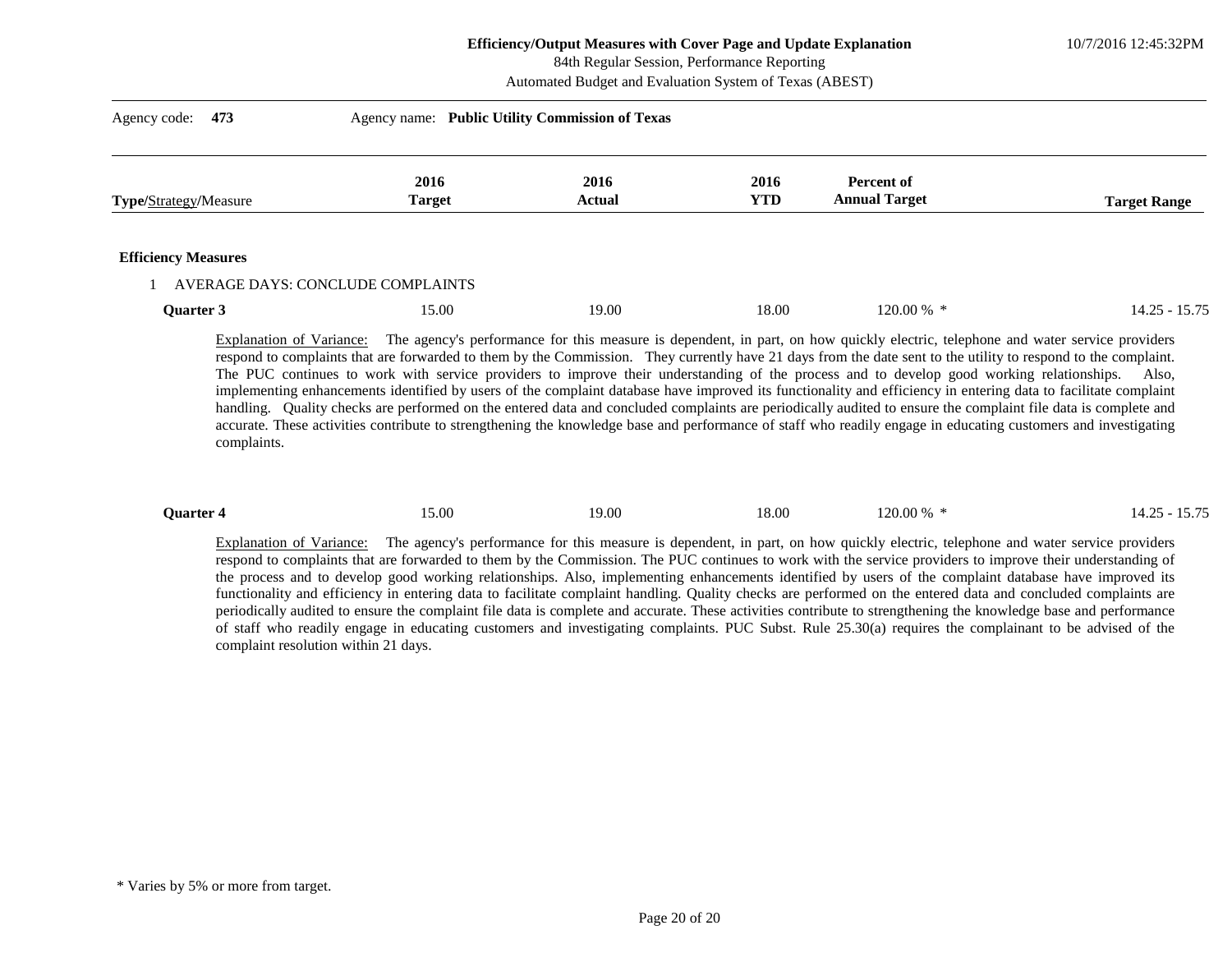# **ACTUAL PERFORMANCE FOR EXPLANATORY MEASURES**

**473 - Public Utility Commission of Texas Fiscal Year 2016 10/7/2016**